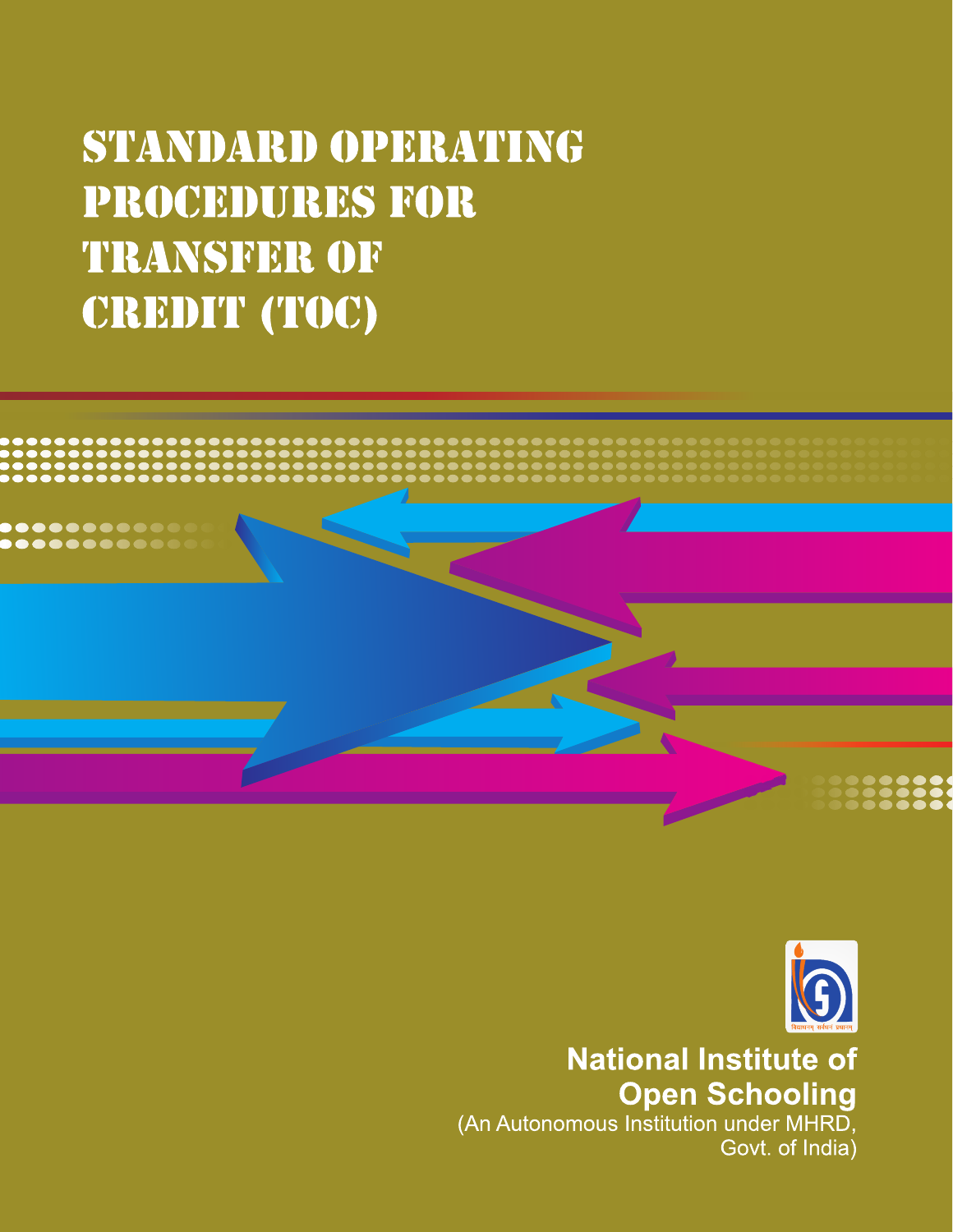## **Standard Operating Procedures for Transfer of Credit (TOC)**



## **National Institute of Open Schooling**

A-24-25, Institutional Area, Sector-62 NOIDA -201309 (U.P.) Website: www.nios.ac.in • Toll free Number 1800 180 9393

**The Largest Open Schooling system in the World**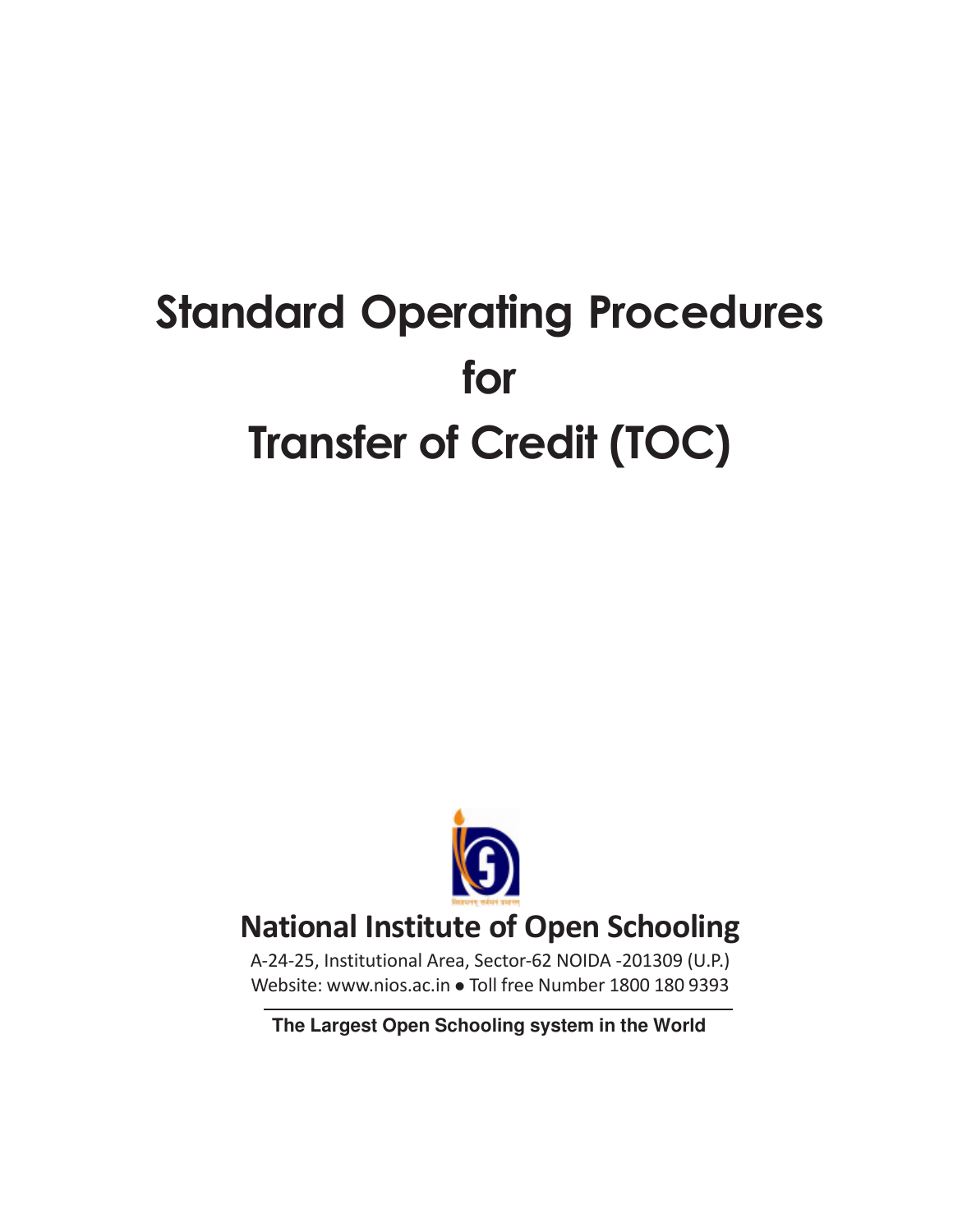NIOS/SSS/Adm./SOP for TOC/2014/1.0

November, 2014 (100 copies)

Published by the Secretary, National Institute of Open Schooling, A-24/25, Institutional Area, Sector-62, Noida-201309 and Printed at M/s Sachdeva Printing Press, Shahdara, Delhi-110032

**<sup>©</sup> National Institute of Open Schooling**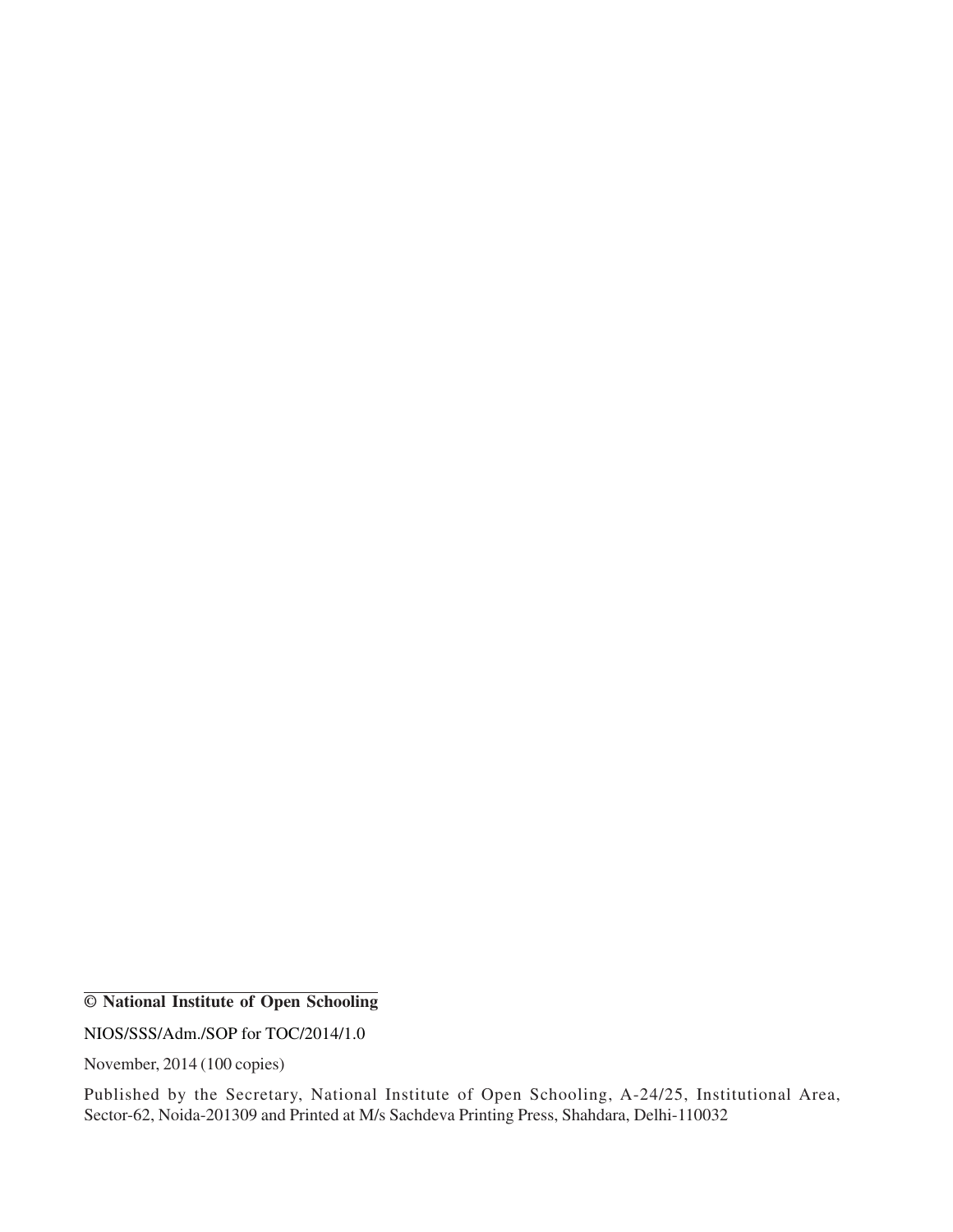

A large number of candidates from School Education Boards including National Institute of Open Schooling, if unable to clear their examinations are approaching to NIOS to avail the facility of Transfer of Credit (TOC) and thus appearing in Stream –II or Steam –III & IV as the case may be.

The cases of TOC are dealt at the Regional Centres and in the Students Support Services Department. Presently NIOS is having 20 Regional Centres, One Sub-Regional Centre and a cell. For smoothening this process, the Department of Student Support Services, NIOS has prepared "Standard Operating Procedures". In order to have ready reference, the SOP's are exhaustive in nature by comprising of all necessary details. Document is consisting of details about the Transfer of Credit, General Rules and Procedures for Transfer of Credit, procedure to be followed by the Learners, action to be taken by the Regional Centres etc. The document is also having application form, Name of the Boards eligible for TOC, Calendar of Activities for TOC to adhere the schedule and other various and important format.

I hope that this publication will serve as a handbook for the Regional Centre of NIOS, Student Support Services Departments and the study centres to help and guide the learners about submission of applications for TOC and also about the procedures etc. This document will certainly make the process transparent and put the system of grant of TOC on track.

**November, 2014 Dr. Sanyam Bhardwaj Director, Department of Student Support Services, NIOS**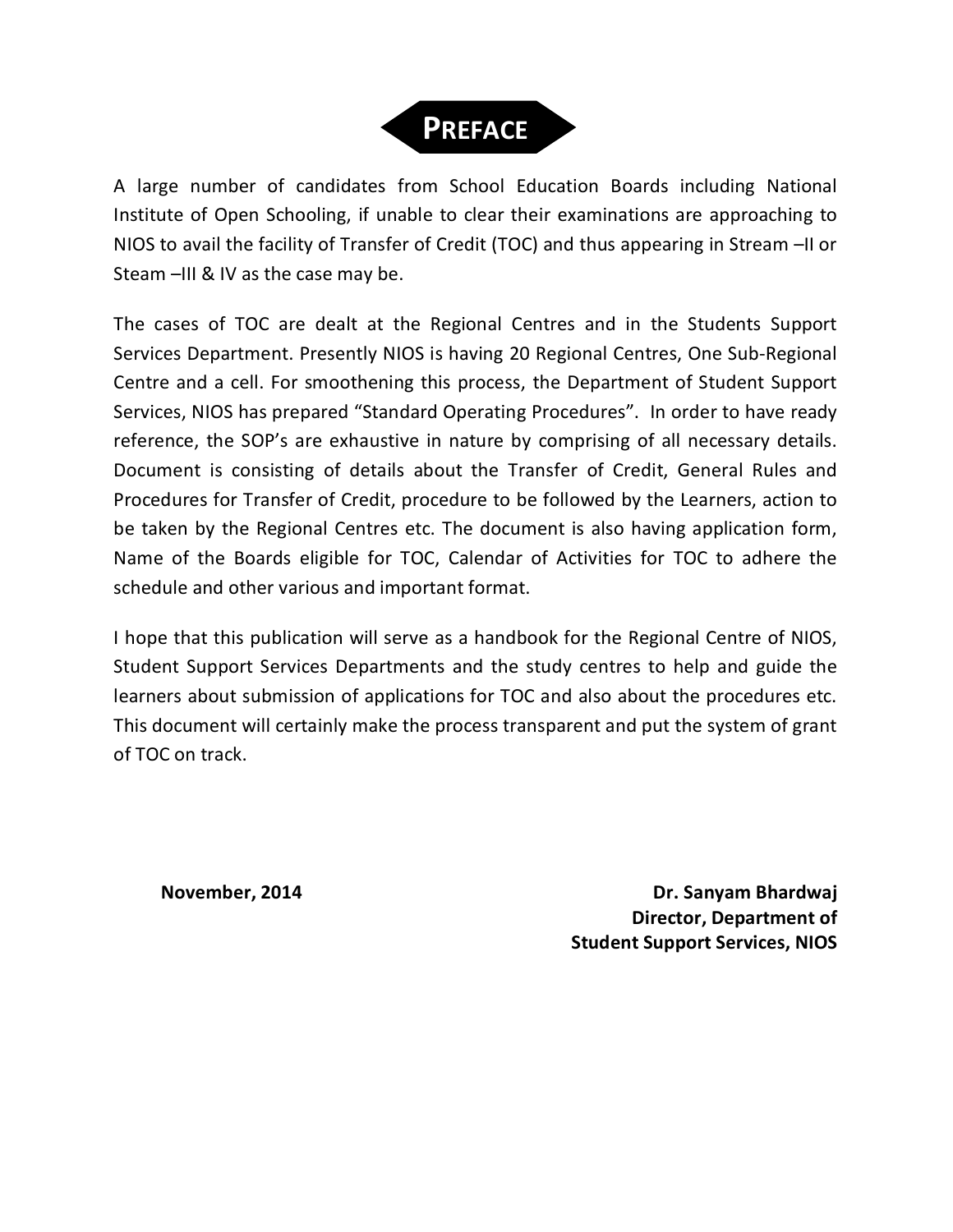

| <b>Title</b>                                                                                                                                      | Page No.       |
|---------------------------------------------------------------------------------------------------------------------------------------------------|----------------|
| 1. NIOS: An Introduction                                                                                                                          | $\mathbf{1}$   |
| 2. Salient Features of NIOS                                                                                                                       | $\overline{2}$ |
| 3. About Transfer of Credit                                                                                                                       | 4              |
| 4. Eligibility for Transfer of Credit                                                                                                             | 5              |
| 5. General Rules and Procedures For Transfer of Credit in<br>Stream-I & Stream-II                                                                 | 6              |
| 6. TOC facility: Procedures to be followed by Learner                                                                                             | 8              |
| 7. Action to be taken by Regional Centre                                                                                                          | 9              |
| Application form for Transfer of Credit (TOC) to<br>Annexure-I:<br>be submitted by the Learner to the concerned<br><b>Regional Centre of NIOS</b> | 12             |
| Annexure-II: Name and code of the Boards for TOC                                                                                                  | 14             |
| Annexure-III : Calendar of Activities for TOC                                                                                                     |                |
| Stream-I & Stream-II<br>(i)                                                                                                                       | 15             |
| (ii)<br>Stream-III & Stream IV                                                                                                                    | 16             |
| Annexure-IV: Format of reports of TOC meeting at Regional<br>Centre for learner who applied at the time of<br>admission                           | 17             |
| Annexure-V: Format of reports of TOC meeting at Regional<br>Centre for learners who have not applied at the<br>time of admission by learner       | 19             |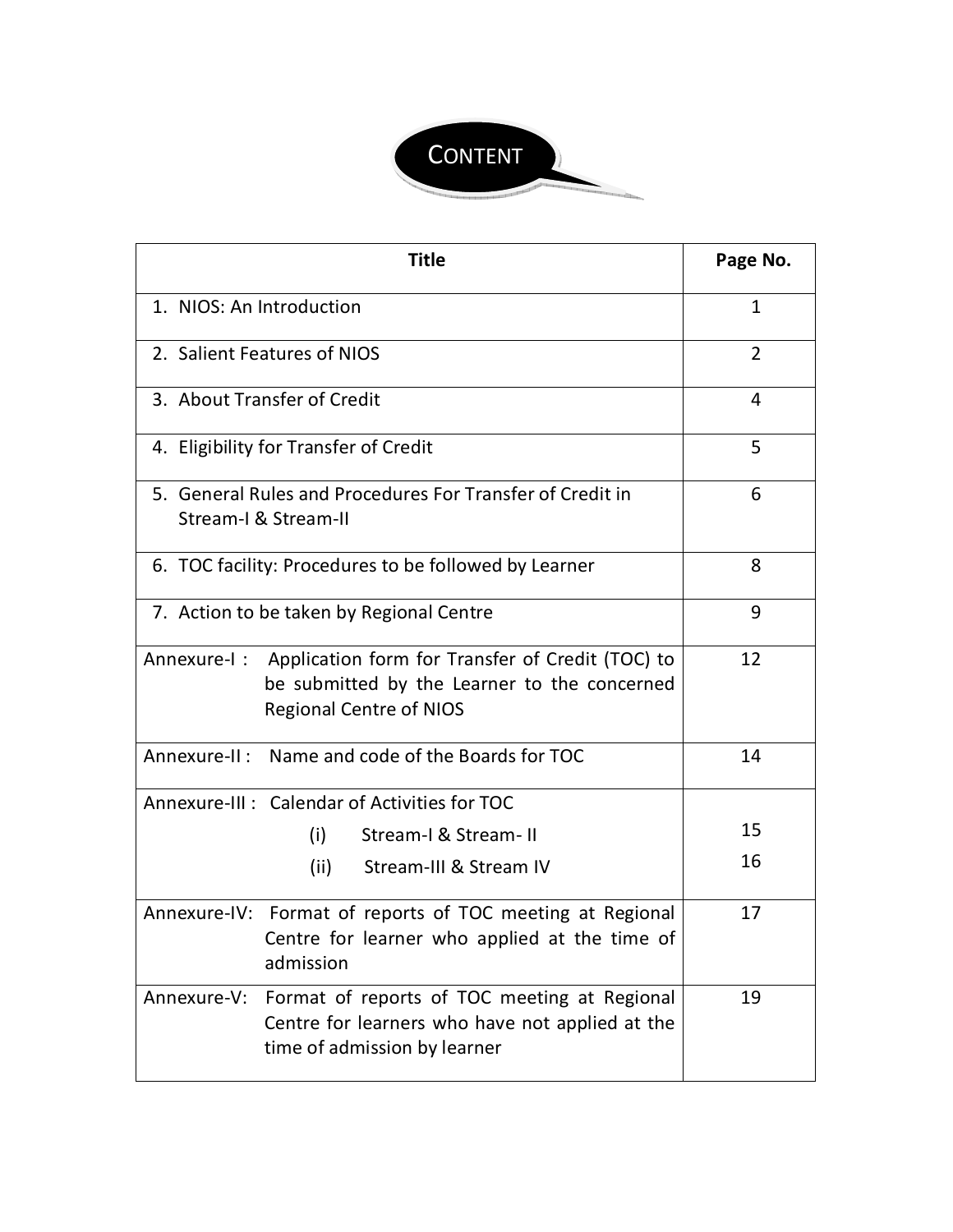

#### **1. What is NIOS?**

NIOS is an "Open Schooling Institute" to cater to the educational needs of a heterogeneous group of learners up to pre-degree level. It was started as a pilot project with in-built flexibilities by the Central Board of Secondary Education (CBSE) in 1979. In 1986, the National Policy on Education suggested strengthening of Open School System for extending open learning facilities in a phased manner at secondary level all over the country. Consequently, the Ministry of Human Resource Development (MHRD), Government of India, set up the National Open School (NOS) in November 1989. The pilot project of CBSE on Open School was amalgamated with NOS. Through a Resolution (No. F.5-24/90 Sch.3 dated 14 September 1990 published in the Gazette of India on 20 October 1990), the **National Open School (NOS) was vested with the authority to register, examine and certify students registered with it up to pre-degree level courses.** In July 2002, the Ministry of Human Resource Development amended the nomenclature of the organization as the **National Institute of Open Schooling (NIOS).** The mission *of NIOS is to provide relevant continuing education at school stage up to pre-degree level through Open Learning system to prioritized client groups as an alternative to formal system, in pursuance of the normative national policy documents and in response to the need assessments of the people to contribute towards :* 

- u*niversalisation of education up to Sr. Secondary level*
- g*reater equity and justice in society,*
- *evolution of a learning society and*
- fulfillment of the objectives of "Right to Education Act 2009"

#### **2. How does NIOS function?**

NIOS operates through a network of five Departments, 20 Regional Centres, 1 Sub Regional Centre, one Regional Cell and 6333 Accredited Institutions in India and abroad. NIOS has a current cumulative enrolment (last five years) of about 2.59 million learners at the Secondary, the Senior Secondary and the Vocational Education courses which make it the largest open schooling system in the world.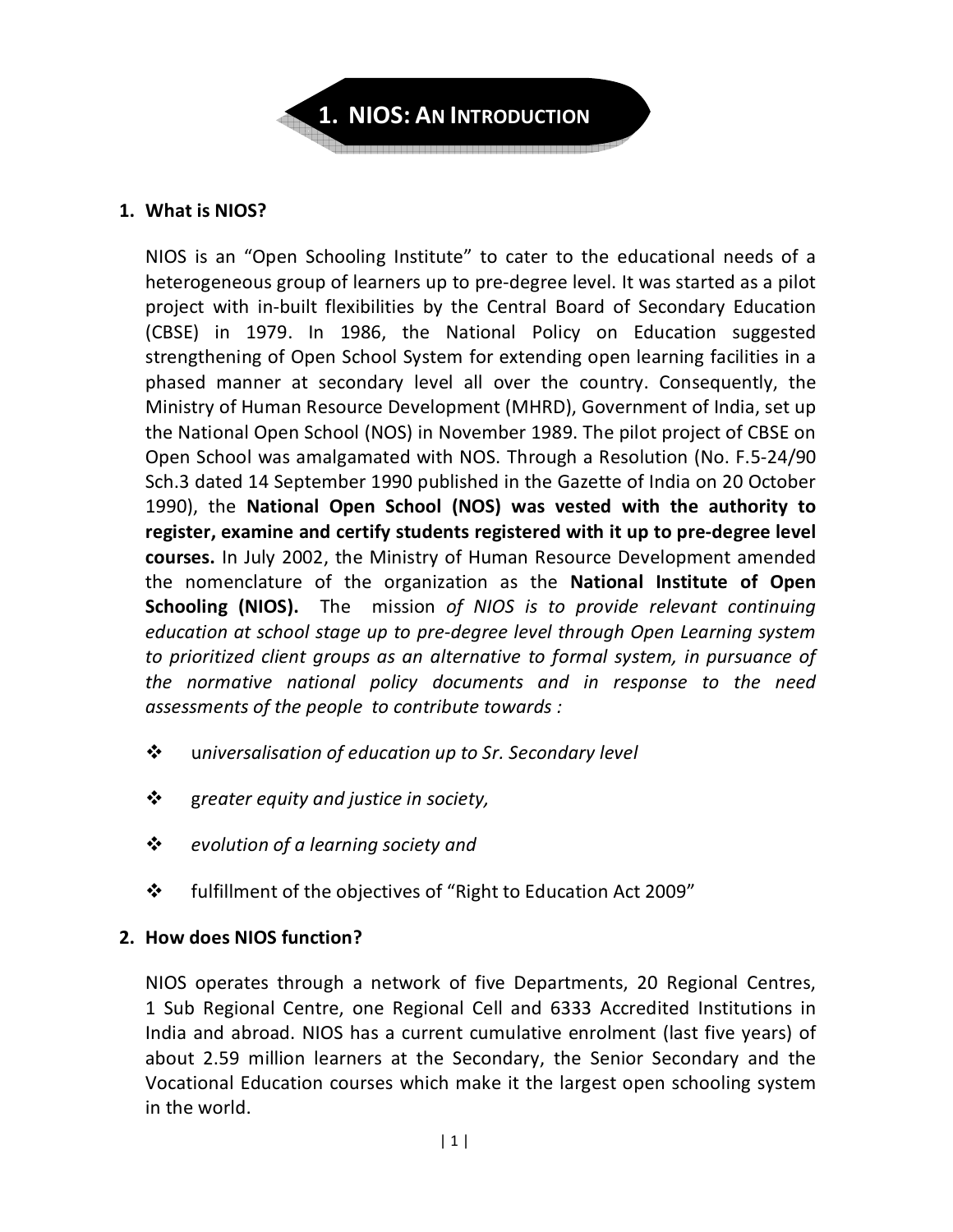**2. SALIENT FEATURES OF NIOS** 

There are some special features of NIOS that make it unique in its functioning. The features related to the openness and flexibility provided to the learners is as follows:

- **2.1 Open entry with respect to age and qualification**: NIOS does not lay down any upper age limit for taking admission in different courses. However, for admission the minimum age of the learner should be 14 years for Secondary Course and 15 years for Sr. Secondary Course as on  $31<sup>st</sup>$  July of the year of admission. A learner can seek admission at the basic and secondary level by submitting a self-certificate. However, for the Sr. Secondary level, a Secondary School Certificate from a recognized Board is a necessary condition.
- **2.2 Open choice of course/ subjects of study:** NIOS offers both academic and vocational courses. A learner is free to select any combination of subjects from a wide range of academic and vocational courses. Choice of subjects lies with the learner who selects the subjects according to his /her needs and requirements. A learner has to select a minimum of five subjects including one language as a compulsory subject at the secondary and senior secondary levels and has to pass the same in order to get a certificate. A maximum of two language subjects are permissible while choosing the five subjects.
- **2.3 Open choice of medium of instruction:** Out of Hindi, English, Urdu, Marathi, Telugu, Malayalam, Gujarati and Odia, a learner can choose any language as his medium of instruction at the Secondary level. At the Senior Secondary level, out of Hindi, English, Urdu and Odia, a learner can choose any language as his medium of instruction. Other Regional languages as medium of study are available with the State Open Schools.
- **2.4 Flexible scheme of examination:** Public examinations are conducted twice a year. A learner can appear in any of the examinations in one or more subjects at one time depending on her/his preparedness during the period of five years of valid registration. Further to increase the dimension of flexibility, *On-Demand-Examination System(ODES)* has been introduced where assessment takes place when the individual learner is ready to take it. ODES is not only time independent but it also allows the learners to improve their performance till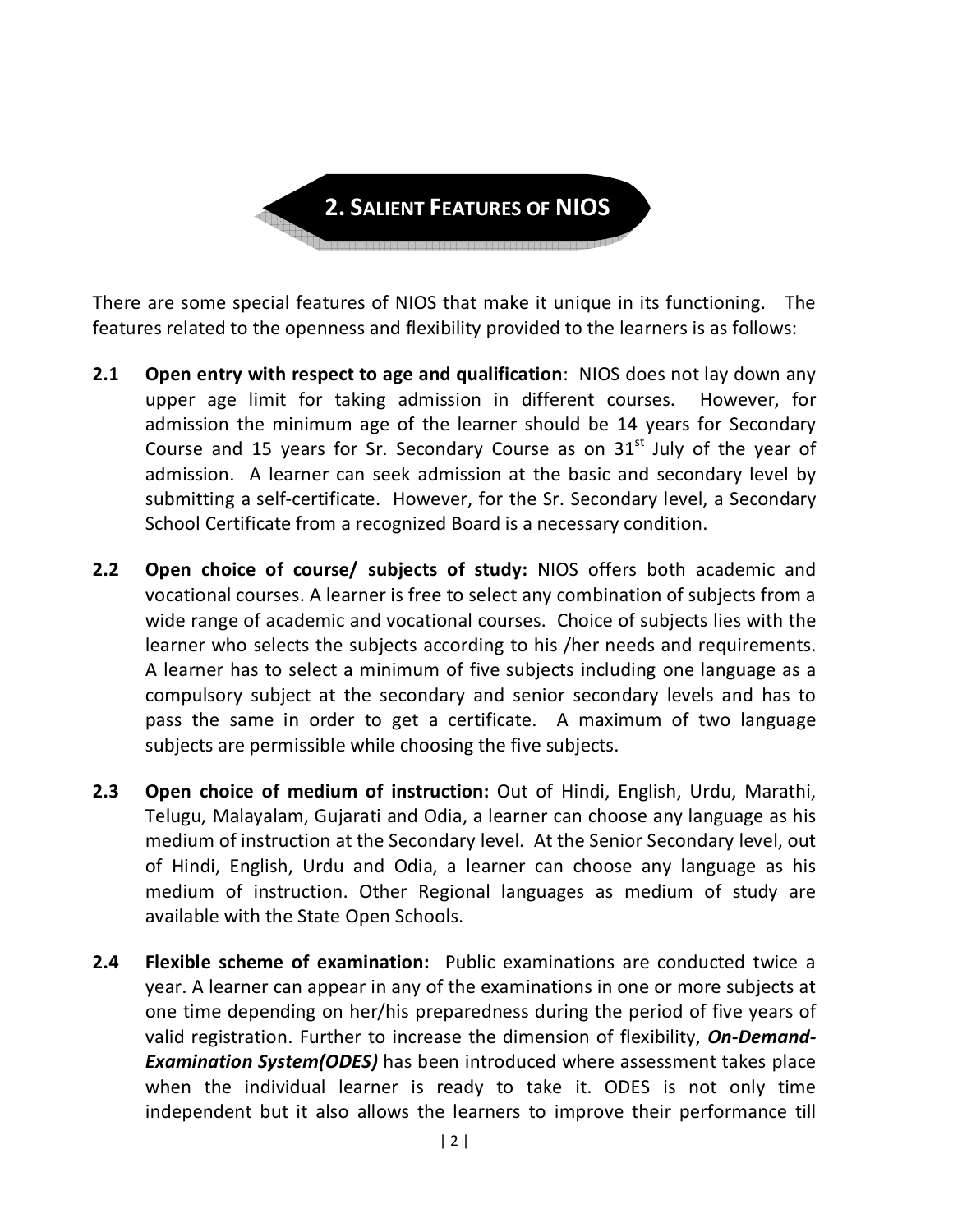they are satisfied. Thus, ODES adds another dimension of openness in the Open Schooling System where examination became self-paced and degree of performance is controlled by the learner.

- **2.5 Credit Accumulation**: NIOS allows credit accumulation. If a learner passes in one or more subjects, the credits are kept till she/he fulfils eligibility conditions for certificate through nine chances in term end examination in a five years long period. This facility allows open pace of learning.
- **2.6 Re**-**Checking and Re-evaluation:** The NIOS allows the facility of re-checking of the answer scripts both at Secondary and Senior Secondary level where the subject experts do re-totaling of the marks and ensure that no answer is left unchecked. However, at Senior Secondary level the facility of re-evaluation of answer sheets has been introduced with effect from April/May 2010 examination.
- **2.7 Transfer of Credits:** NIOS allows transfer of credit from CBSC/CISCE/State Open Schools and some State Boards of Secondary and Sr. Secondary Education. The learners can avail the benefit of the transfer of credits up to two subjects to NIOS and can get a certificate by clearing the remaining subjects. The facility of Transfer of Credit up to four subjects is available to NIOS learners who have not been able to complete their courses during the last five years. To avail this facility the learner has to re-register himself /herself with NIOS.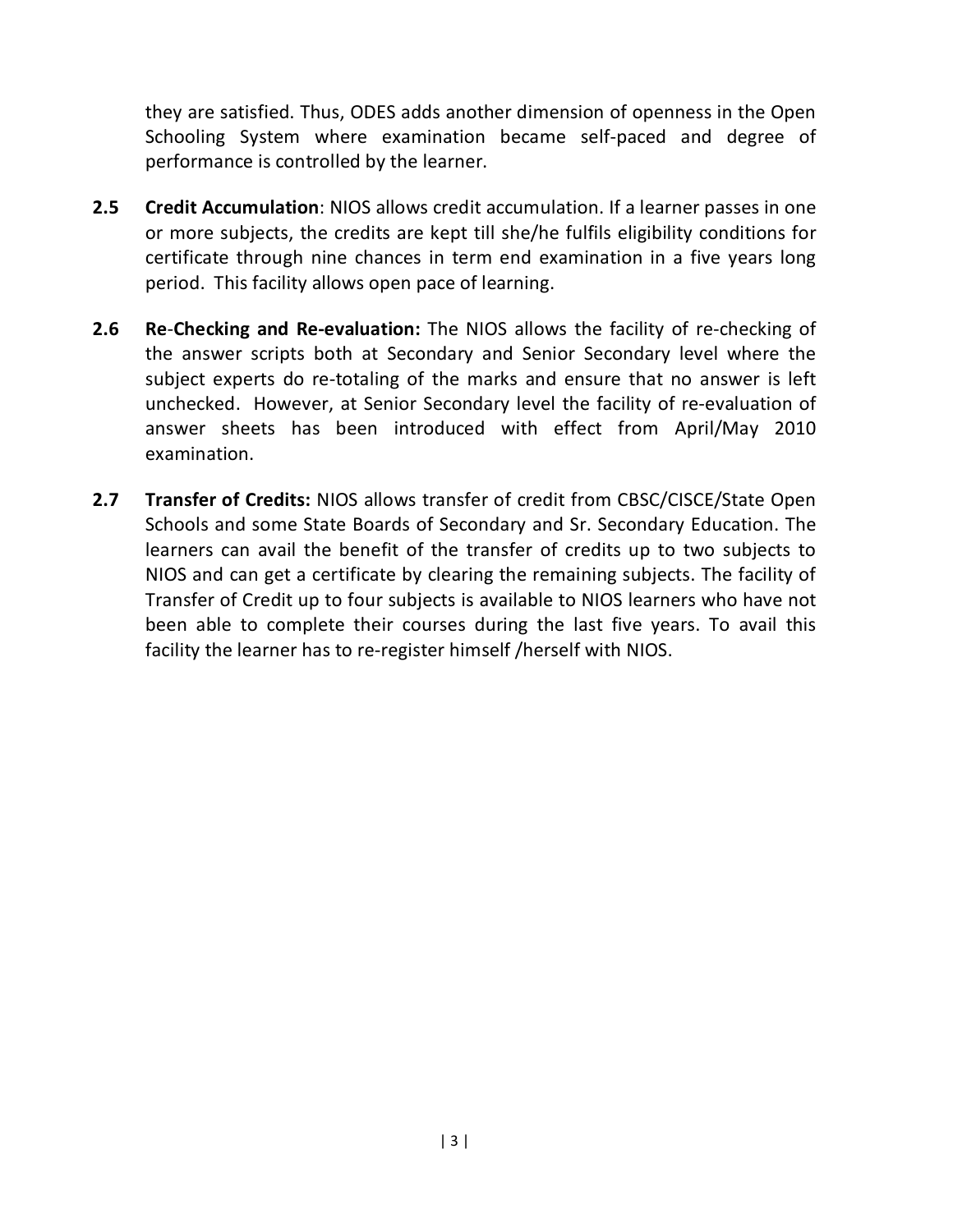

Ex-Secondary/Senior Secondary students of other recognised Boards of school education who have passed in at least one subject, but have not qualified in the course, may seek admission in the respective course at NIOS and avail facility of Transfer of Credit (TOC) whereby marks of any two subjects passed from Parent Board are transferred to NIOS for Certification.

The learners can avail the benefit of the transfer of credits up to two subjects to NIOS and can get a certificate by clearing the remaining subjects. The facility of Transfer of Credit up to four subjects is available to NIOS learners who have not been able to complete their courses during the last five years. To avail this facility the learner has to re-register himself /herself with NIOS. **These features make the Open Schooling system a learner –centered system.** 

The National Institute of Open Schooling (NIOS) offers Transfer of Credit (TOC) facilities to the ex-students of NIOS and of certain other Boards of School Education. The other Boards are those that have signed Memorandum of Understanding with NIOS to verify the correctness of the marks/ results of the students. Those who wish to avail the facility of Transfer of Credit in the NIOS as they could not qualify in Secondary/ Senior Secondary examination from their parent Boards are requested to go through these guidelines given below. The facility of TOC is given in all the four streams under which admissions are made in NIOS. The list of such Boards is annexed at Annexure-II.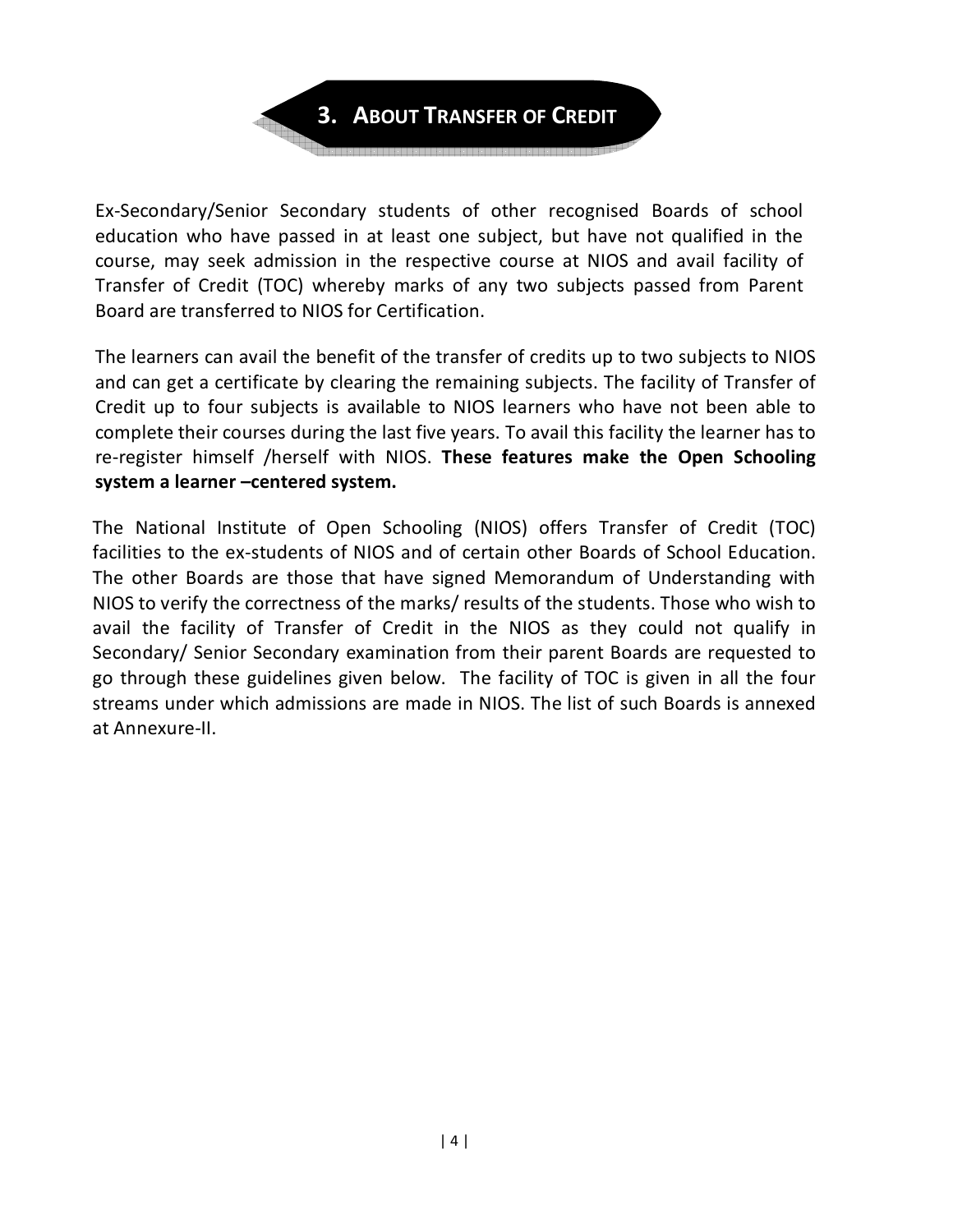

The eligibility for Transfer of Credit is as follows:

#### **4.1 Ex-Students of NIOS**

 Ex-Secondary/Senior Secondary students of NIOS, who have completed their validity period of five years of admission but could not complete the Course, are eligible to take re-admission in NIOS. The credit of the subjects passed (maximum four subjects) in the previous admission will be transferred to the fresh admission, if these subjects are passed during the last ten years. Please note that the Re-admission is not allowed to the students of NIOS whose admission is still valid meaning thereby that five years validity period has not yet been completed.

#### **4.2 Ex-Students of other Boards**

Ex-Secondary/Senior Secondary students of other Boards (Annexure-II), who have passed in at least one subject but have not qualified in the course, can get their credit transferred. Credit transfer up to two subjects is provided with the condition that these subjects are passed in the last five years. The credits will be given only in those subjects, which are included in NIOS scheme of studies as per the scheme of examination.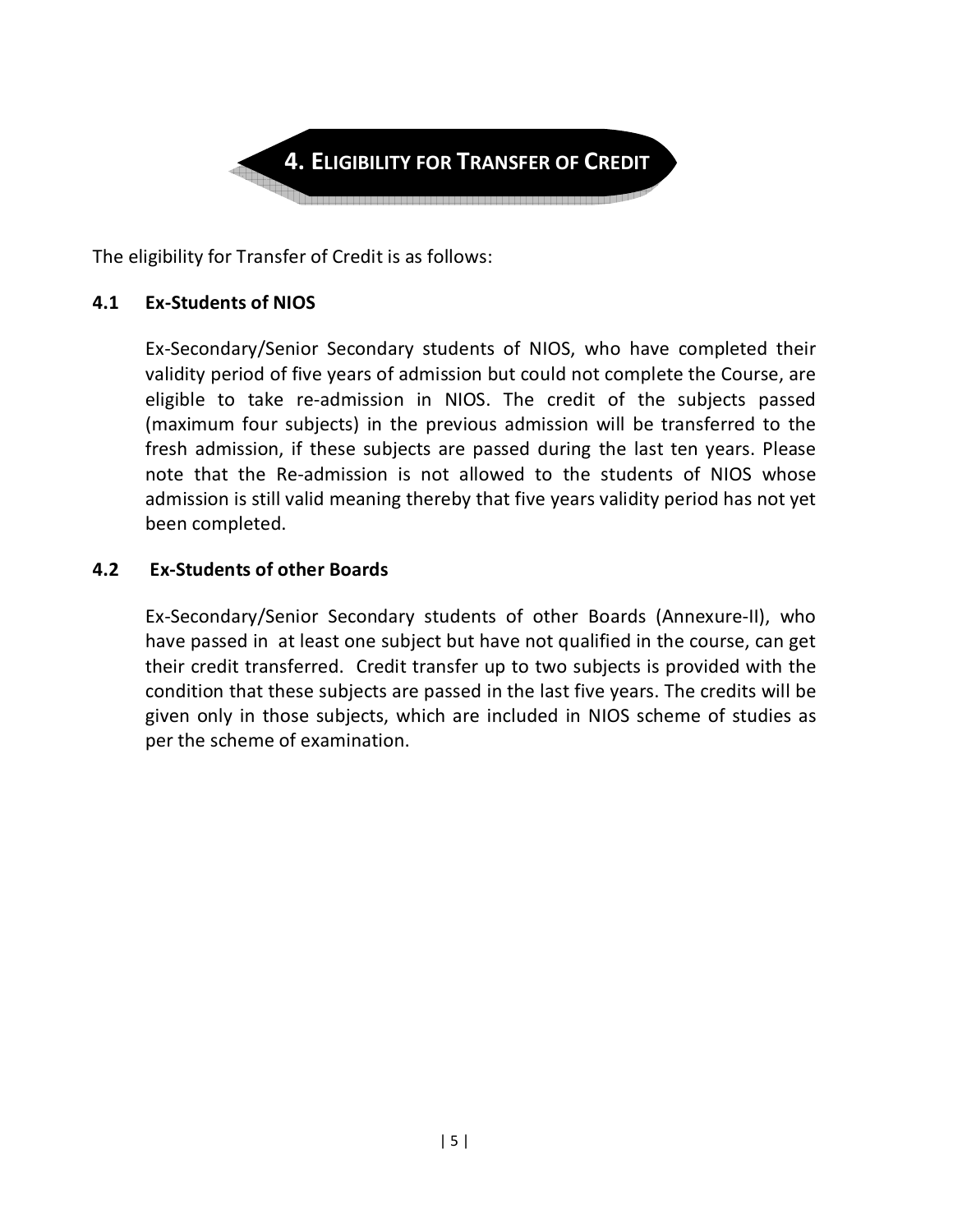**5. GENERAL RULES AND PROCEDURES FOR TRANSFER OF CREDIT IN STREAM-I & STREAM-II** 

Candidates are advised to exercise the option of Transfer of Credit at the time of registration in NIOS. However, looking into the interest of the students, requests can also be considered later that is after declaration of result.

#### **5.1 When option is exercised at the time of registration:-**

- 1. Option of Transfer of Credit (TOC) must be exercised at the time of admission/readmission (Ex NIOS students). Option once exercised will be treated as final and no change in option for further addition, modification will be permissible under any circumstances.
- 2. Credit of four passed subjects from NIOS and credit of maximum two subjects passed from eligible parent Boards will be valid for transfer.
- 3. The subjects (s) for which "Transfer of Credit" is sought should be such subjects which exist in NIOS curriculum or are identical.
- 4. **If the subjects opted for transfer of credit involve no practical/theory and the corresponding subjects existing in NIOS involves both theory and practical or vice versa, these subjects will not be treated as identical.**
- 5. If the weightage proportion between theory and **practical differs from the** corresponding weightage as per NIOS Scheme of Examination then the transfer of credit may be awarded by adjusting the difference of marks in theory/practical as per the discretion of the NIOS authorities.
- 6. Transfer of Credit will be allowed only once **on the basis of the original Mark-Sheets** only including that of compartment examination from the same parent Board.
- 7. The credit to be transferred should have been attained by the candidate within the past five years of re-admission.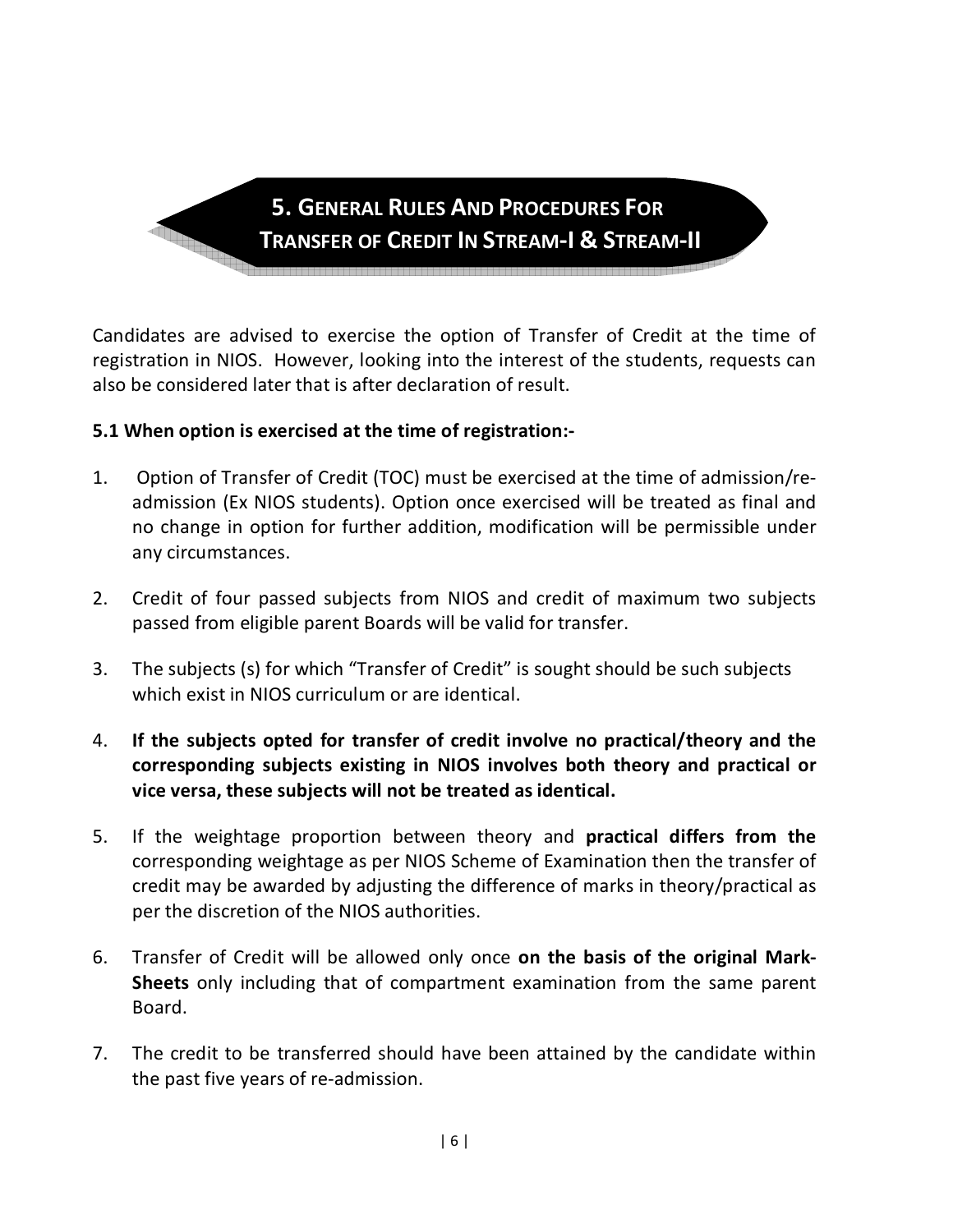- 8. No **improvement will be allowed in the credit transferred.** If a student appears in a subject which was opted by him/her for credit transfer, the result of the examination appeared in that particular credited subject will not be declared.
- 9. If any student from the eligible Boards has opted for Transfer of Credit in more than two subjects, best of the two credits will be transferred without considering any other aspects.
- 10. If any candidate is found guilty of availing Transfer of Credit facility on false statement/documents, he/she will be debarred for taking admission in NIOS and NIOS reserves the right to take legal action against such candidates including cancellation of result.
- 11. Other than TOC subjects, all the remaining subjects will have to be cleared by the candidate as per criteria laid down by NIOS from time to time.
- 12. In no case, TOC will be granted to the pass students.

#### **5.2 When option is exercised after declaration of results:**

- 1. Request for Transfer of Credit with valid reasons be made to the concerned Regional Centre of NIOS from where candidate has appeared in NIOS examination.
- 2. While submitting request for TOC, the candidate will also **enclose the original Mark-Sheet** issued by the parent Board, **an attested photocopy of the Mark-Sheet** and all the original documents issued by NIOS.
- 3. Such request can only be considered within three years from the year in which the candidate has appeared in the examination conducted by the parent Board.
- 4. Remaining rules will remain the same as in case of the option exercise at the time of registration.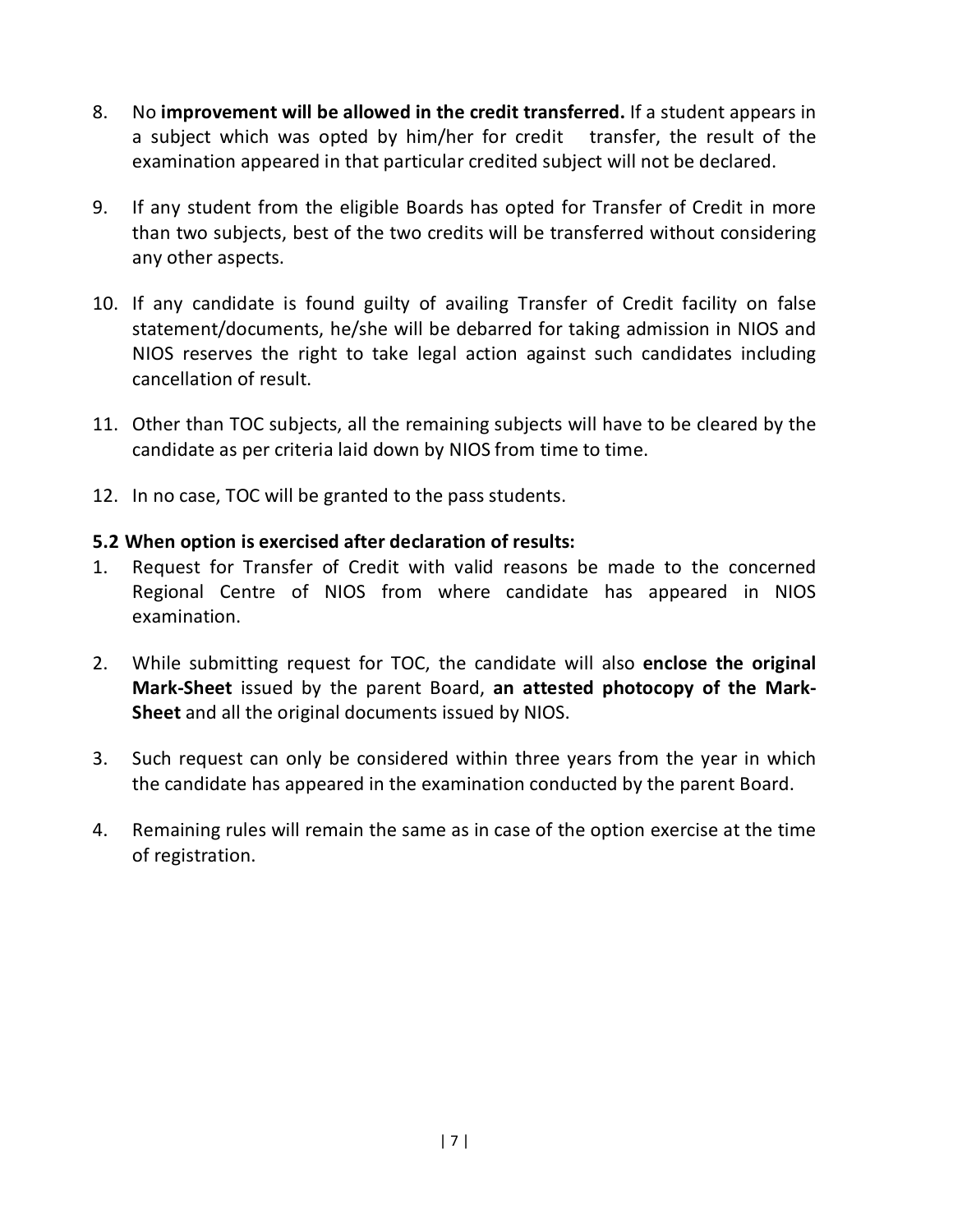

#### **6.1 When option is exercised at the time of registration:**

- Candidates who wish to avail the facility of TOC will be required to fill in the desired details in Application Form for Admission (online or offline as the case may be) and will attach **the original mark-sheet** from which credits are to be transferred and an attested photocopy of the same.
- An applicable fee is to be paid as per the modes made available by the NIOS for paying the fee when registration is made online.

#### **6. 2 When option is exercised after declaration of results:**

- Candidates are required to apply to the concerned Regional Centre of NIOS on the prescribed Proforma **(Annexure-I)** by filling in the desired details. They are also required to attach **the original mark-sheet** from which credits are to be transferred and an attested photocopy of the same along with the original documents issued by the NIOS.
- The applicable fee need to be paid in the form of Demand Draft in favour of the Secretary, NIOS payable at the station of the concerned Regional Centre of NIOS or as per the instructions issued from time to time.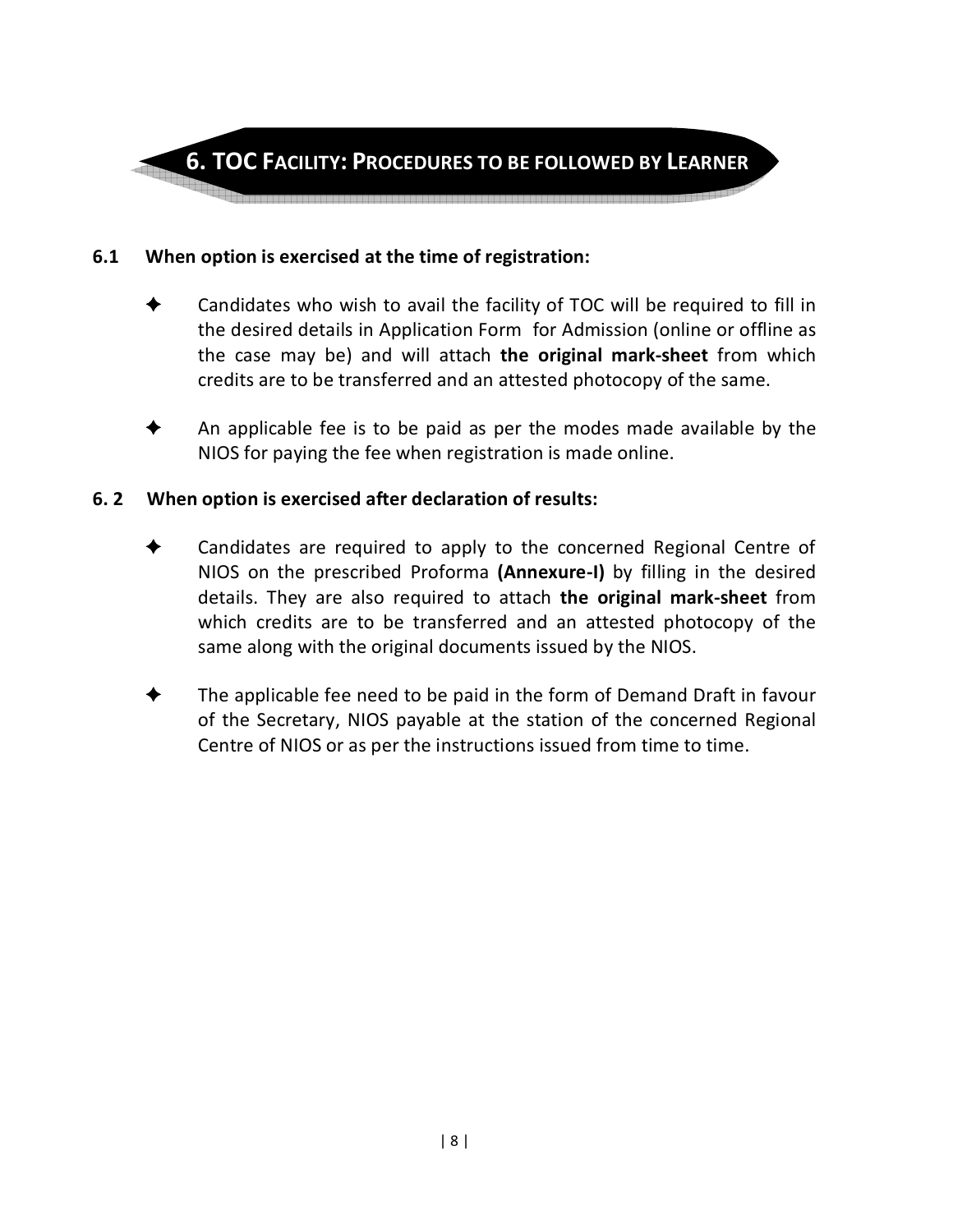

#### **7.1 General Guidelines for Regional Centres**

 Upon receipt of the application for Transfer of Credits (TOC), the Regional Centre of NIOS is required to check the following:

- 7.1.1 Check the admission form and ensure that the particulars in the form are correctly filled.
- 7.1.2 Check the particulars of the credit transfer subjects with the original mark sheet of the candidate.
- 7.1.3 Check whether the TOC fee has been received or not.
- 7.1.4 The verification of TOC particulars, in case of eligible Boards, may be done electronically with the help of the result obtained from the concerned Board. In case the verification of TOC particulars is not done with the result CD, the concerned Regional Centre will get it verified from the concerned Board. **Without verification in no case TOC will be granted.**
- 7.1.5 The Regional Director will ensure the availability of data from the concerned Board (s) and also keep this record safely.
- 7.1.6 The data of the Re-admission cases will be punched separately and the check-list will be checked thoroughly.
- 7.1.7 If TOC is not granted to a candidate, he/she should be informed accordingly by the Regional Centre well before the commencement of the next examination i.e., April-May exam. or October/ November exam., and be allowed to take additional subject as special case. Such students may also be allowed to deposit the exam fee for next exam. The difference of the TOC fee and the registration fee for one subject will also be paid by the candidate if it is applicable.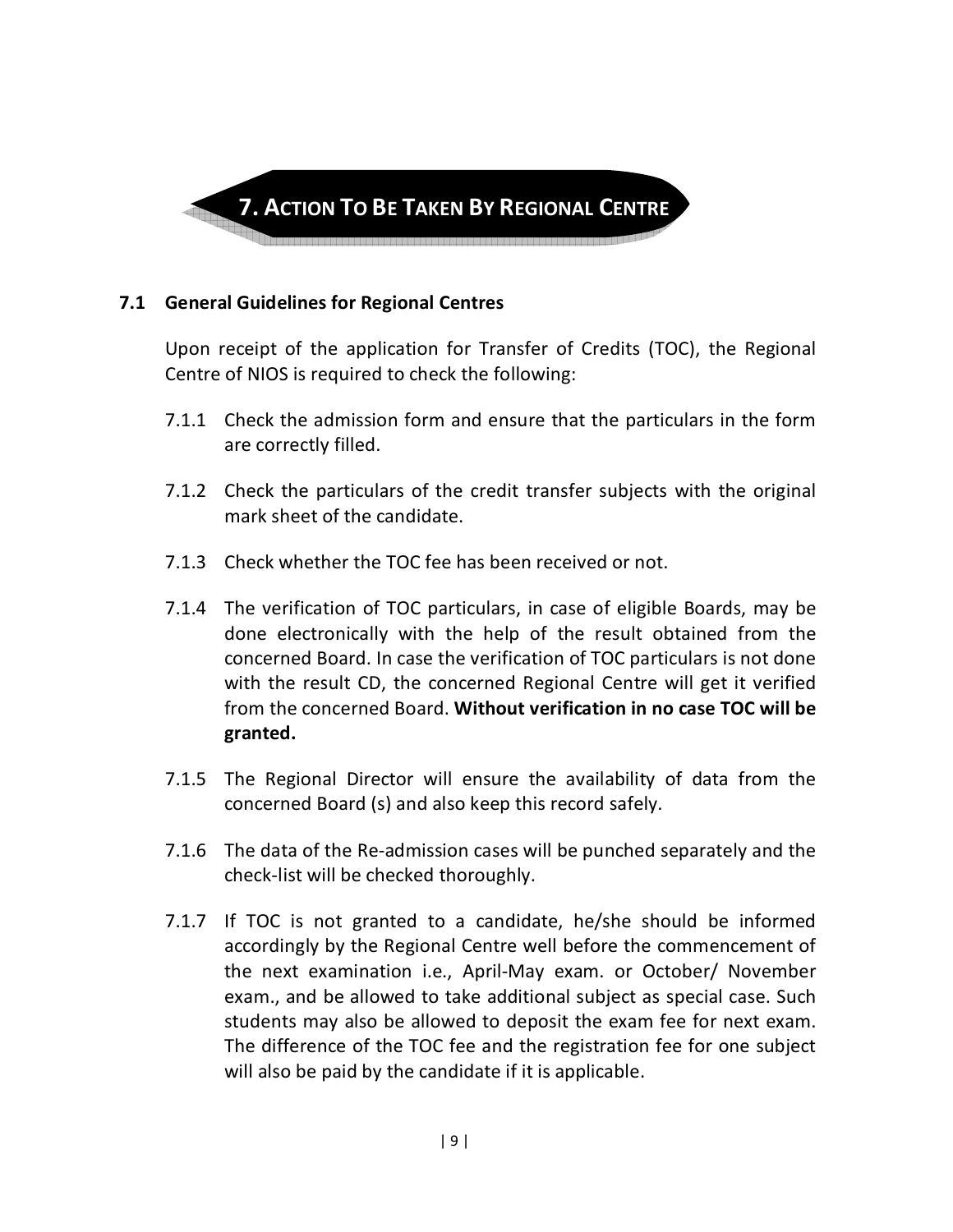- 7.1.8 TOC is allowed in only those subjects which are as per the scheme of studies and scheme of examination of NIOS. It has been observed that in some Boards the bifurcation of theory and practical marks is not given in the marksheet. Such cases should not be considered for TOC until the bifurcation of theory and practical marks is obtained. The student should also to be informed accordingly.
- 7.1.9 The Regional Director will ensure the availability of data from the concerned Board in advance and also ensure its safe custody for future.
- 7.1.10 In case the request for the Transfer of Credit is from the other Board than that of the jurisdiction of the concerned Regional Centre, the soft copy of the result will be obtained from the concerned Regional Centre for completing the desired action.
- 7.1.11 All Regional Directors will collect the soft copy of the results from the Boards under their jurisdiction and provide a CD of the same to the NIOS Headquarters also for processing the TOC cases in Stream-III and Stream-IV.
- 7.1.12 The Regional Centre will take the action on the request of TOC based on the Calendar of Activities for Transfer of Credit(**Annexure-III**).
- 7.1.13 The formats in which reports of the TOC committee are to be sent to be NIOS Headquarter is given **at Annexure-IV and V**.
- 7.1.14 Director (SSS), NIOS is the Competent Authority to approve the TOC Cases.

#### **7.2 Constitution of TOC Committee at Regional Centres**

A committee comprising of the following officials will be constituted by the Regional Director with prior approval of the Director, Department of Student Support Services, NIOS:-

- 1) Regional Director of the Regional Centre Chairman.
- 2) Officials looking after examination work not less than the level of Assistant Secretary from all the Boards (Formal Board and the State Open Schools) falling under the jurisdiction of the Regional Centre.
- 3) Two serving or retired experts in the field of education.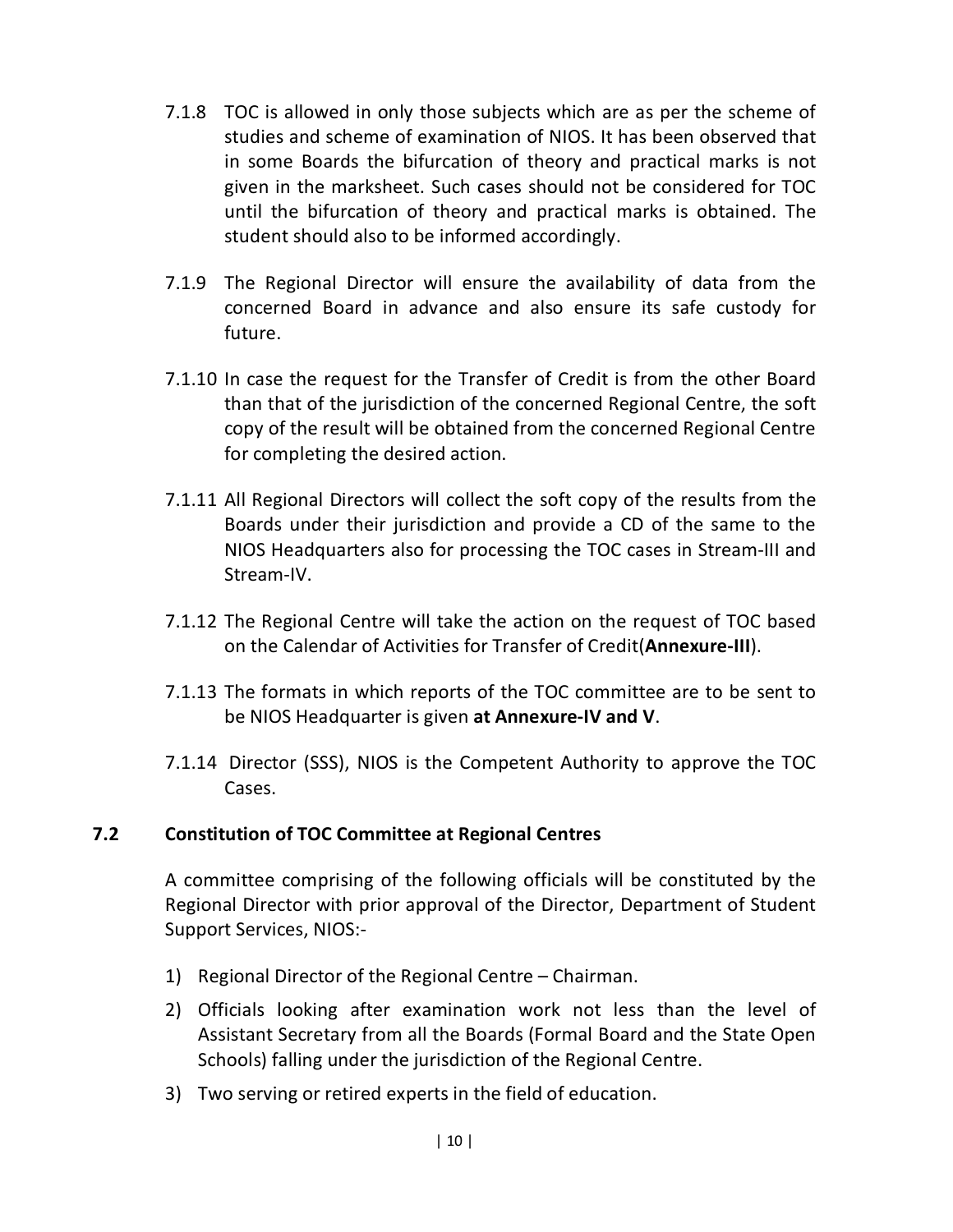- 4) Officials of the level of Assistant Secretary from the Education Department of the states falling under the jurisdiction of Regional Centre.
- 5) Nominee (non-official) of NIOS Headquarters.
- 6) Official looking after examination work in NIOS Regional Centre Convener

#### **7.2.1 The Term of the Committee**

The term of TOC Committee will be three years.

#### **7.2.2 The Term of Reference of the Committee**

The terms of reference of the TOC committee will be as follows:-

- i) Check the genuinity of the documents enclosed by the candidates.
- ii) Verify the correctness of the marks punched.
- iii) Verify the marks from the data/ record of the concerned Board.
- iv) Verify the marks awarded proportionally.
- v) Verification on the Mark- Sheet by putting signature by the concerned official of the Board.
- vi) Any other action which may deem fit for the correctness of the TOC.

#### **7.3 Constitution of TOC Committee at H.Qtrs For Stream- III &Stream- IV**

The cases of TOC in Stream –III and Stream-IV are processed by the Admission Cell of SSS Department. The TOC Committee will be as follows:

- (a) JD/DD- Chairman
- (b) Representative of CBSE well versed with the examination and at least of the level of Assistant Secretary.
- (c) Representative of KVS or NVS well versed with the examination and at least of the level of Assistant Secretary.
- (d) Assistant Director (Admission), SSS.
- (e) Two retired Principals nominated by Director (SSS).
- (f) Section Officer (Admission, SSS), NIOS- Convener.

In case, there is any variation from the guidelines, the issue may be brought to the notice of the Director (SSS) for approval and in no case the Regional Director will take any decision beyond the above guidelines.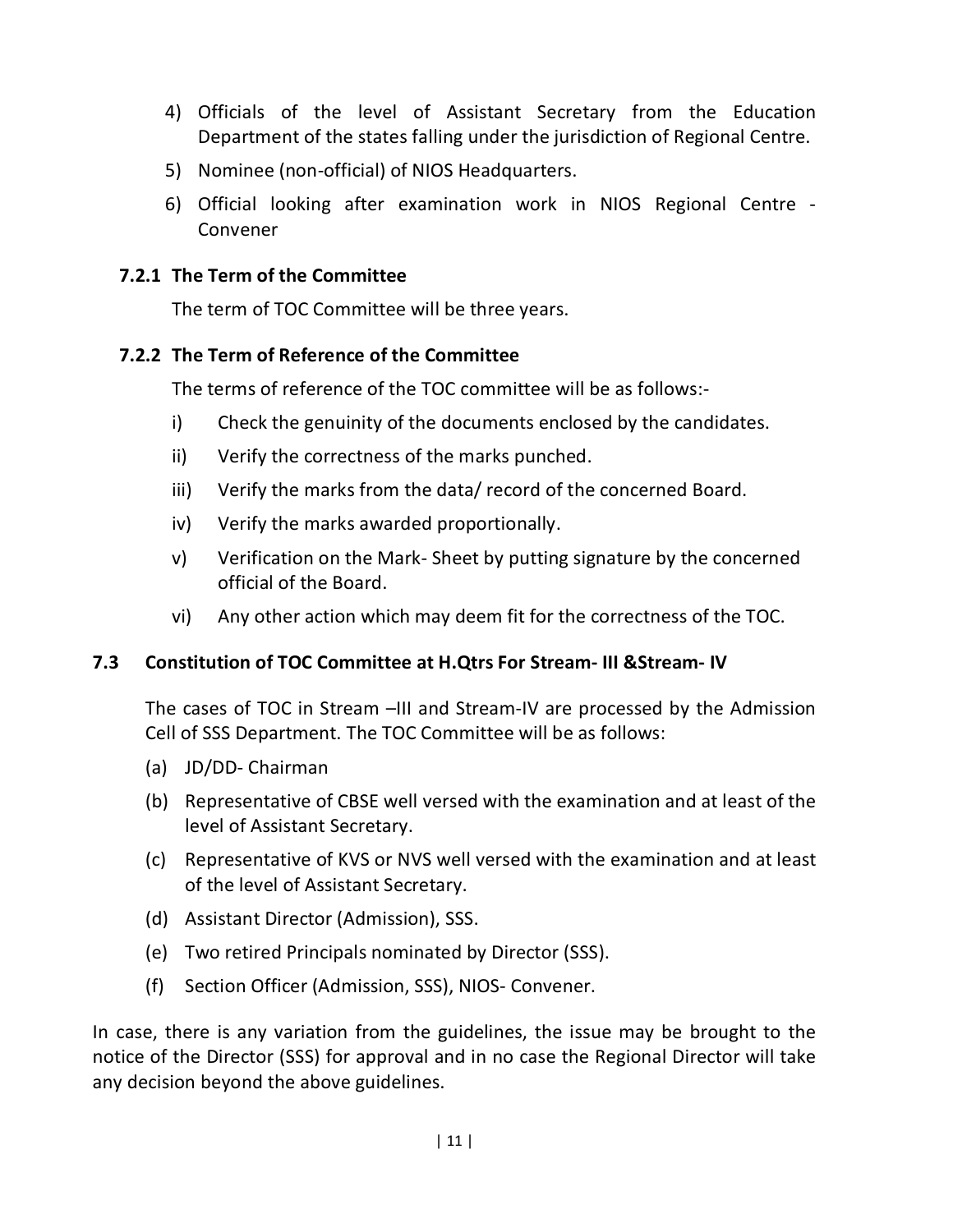#### **NATIONAL INSTITUTE OF OPEN SCHOOLING**

**Application form for Transfer of Credit (TOC) to be submitted by the Learner to the Concerned Regional Centre of NIOS** 

| 1. Name of the Learner        |                                                                                                                                                                                                                                |  |  |  |  |  |  |  |  |  |
|-------------------------------|--------------------------------------------------------------------------------------------------------------------------------------------------------------------------------------------------------------------------------|--|--|--|--|--|--|--|--|--|
| 2. Mother's Name :            |                                                                                                                                                                                                                                |  |  |  |  |  |  |  |  |  |
| 3. Father's Name              | <u> 1990 - Johann John Stoff, deutscher Stoffen und der Stoffen und der Stoffen und der Stoffen und der Stoffen u</u>                                                                                                          |  |  |  |  |  |  |  |  |  |
| 4. NIOS Enrolment No.         |                                                                                                                                                                                                                                |  |  |  |  |  |  |  |  |  |
| 5. Reason for not apply:      |                                                                                                                                                                                                                                |  |  |  |  |  |  |  |  |  |
| TOC at the time of            |                                                                                                                                                                                                                                |  |  |  |  |  |  |  |  |  |
| Registration                  |                                                                                                                                                                                                                                |  |  |  |  |  |  |  |  |  |
|                               | 6. General details for Transfer of Credit                                                                                                                                                                                      |  |  |  |  |  |  |  |  |  |
|                               |                                                                                                                                                                                                                                |  |  |  |  |  |  |  |  |  |
| b) Year of Exam $\frac{1}{2}$ |                                                                                                                                                                                                                                |  |  |  |  |  |  |  |  |  |
|                               | c) Name & Code of the Parent Board Contract Contract Contract Contract Contract Contract Contract Contract Contract Contract Contract Contract Contract Contract Contract Contract Contract Contract Contract Contract Contrac |  |  |  |  |  |  |  |  |  |

(Write the code as per instructions mentioned at back of the Application)

#### **7. Details of Subjects passed for which transfer of credit is opted**

| S. No | Subject (s) | Subject code of<br>the same subject | <b>Marks Obtained</b> |                  |              |  |  |  |  |
|-------|-------------|-------------------------------------|-----------------------|------------------|--------------|--|--|--|--|
|       |             | in NIOS                             | <b>Theory</b>         | <b>Practical</b> | <b>Total</b> |  |  |  |  |
|       |             |                                     |                       |                  |              |  |  |  |  |
|       |             |                                     |                       |                  |              |  |  |  |  |
|       |             |                                     |                       |                  |              |  |  |  |  |
|       |             |                                     |                       |                  |              |  |  |  |  |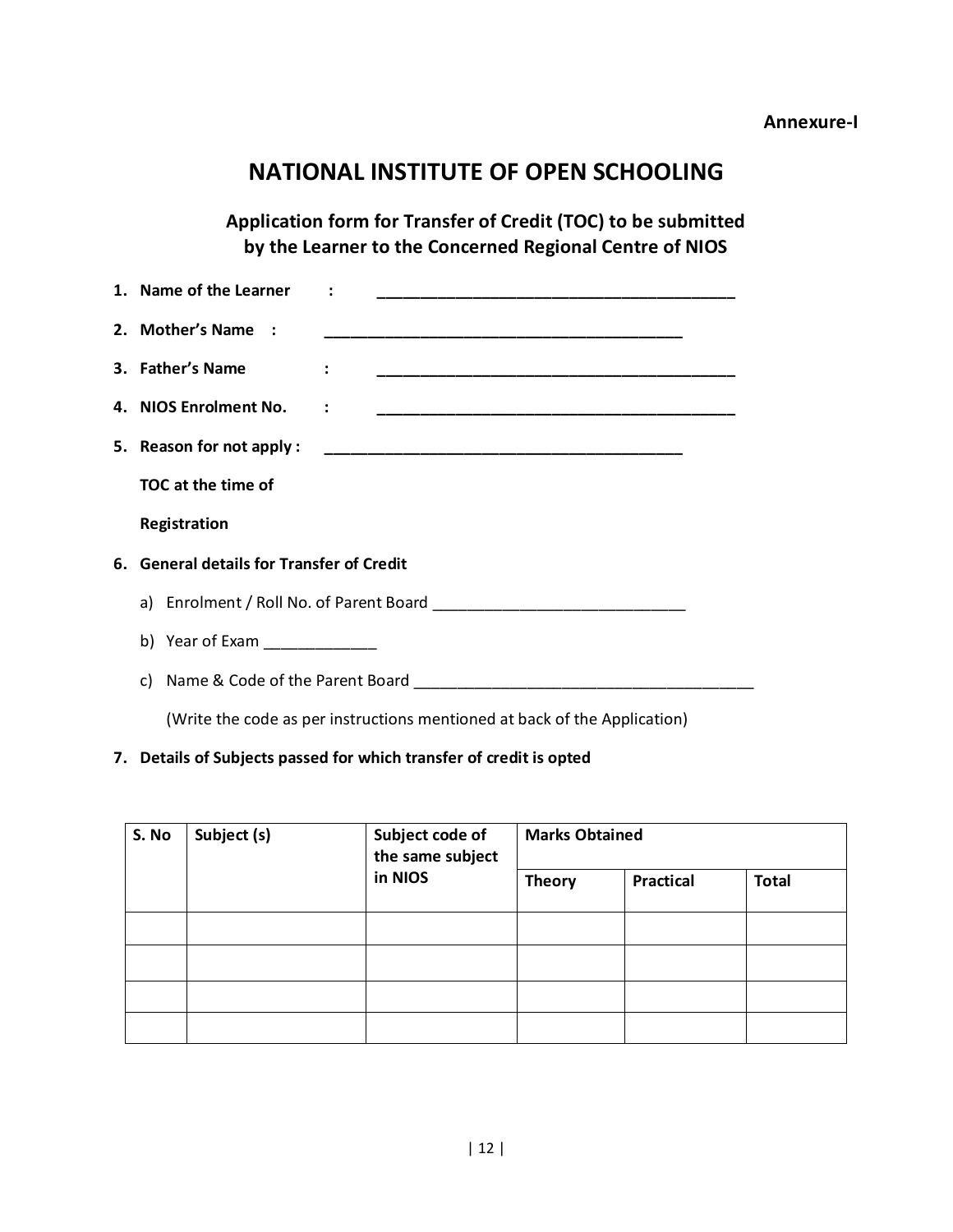**8.** Fee (Rs.) \_\_\_\_\_\_\_\_\_\_\_\_ Bank Draft No. \_\_\_\_\_\_\_\_\_\_\_\_\_\_\_\_\_ Date of Bank Draft \_\_\_\_\_\_\_\_\_\_\_\_\_

Name of the Bank & Place of issuing Bank Draft \_\_\_\_\_\_\_\_\_\_\_\_\_\_\_\_

 **Signature of the Candidate** 

**Date:** 

To,

The Regional Director

NIOS Regional Centre \_\_\_\_\_\_\_\_\_\_\_

\_\_\_\_\_\_\_\_\_\_\_\_\_\_\_\_\_\_\_\_\_\_\_\_\_\_\_\_\_\_

 $\overline{\phantom{a}}$  , and the contract of the contract of the contract of the contract of the contract of the contract of the contract of the contract of the contract of the contract of the contract of the contract of the contrac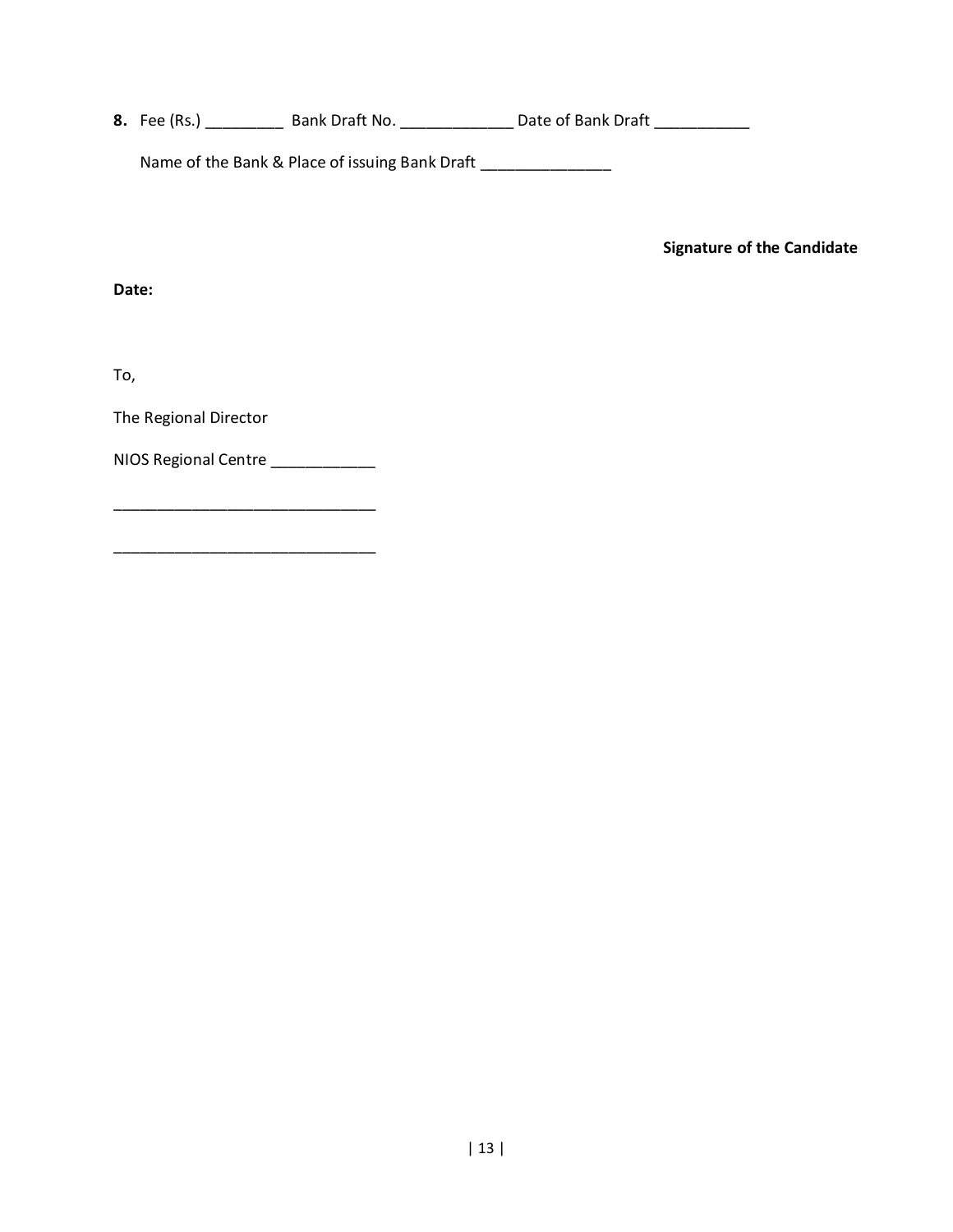## **NAME AND CODE OF THE BOARDS**

| Code No. | Name of the Board                                                          |
|----------|----------------------------------------------------------------------------|
| 0103     | Andhra Pradesh Open School Society, Hyderabad, Andhra Pradesh              |
| 0201     | Assam Higher Secondary Education Council, Guwahati, Assam                  |
| 0301     | Bihar Intermediate Education Council, Patna, Bihar                         |
| 0302     | Bihar School Examination Board, Patna, Bihar                               |
| 0401     | Gujarat Secondary & Higher Secondary Education Board, Gandhinagar, Gujarat |
| 0502     | Haryana Open School, Bhiwani, Haryana                                      |
| 0601     | Himachal Pardesh Board of School Education, Dharmasala                     |
| 0702     | J&K State Open School, Srinagar                                            |
| 0803     | Karnataka Open School, Mysore, Karnataka                                   |
| 0903     | Kerala State Open School, Thiruvananthapuram                               |
| 1001     | Madhya Pradesh Board of Secondary Education, Bhopal, Madhya Pradesh        |
| 1002     | M.P. State Open School, Bhopal, Madhya Pradesh                             |
| 1101     | Maharashtra State Board of Secondary and Higher Secondary Education, Pune  |
| 1301     | Meghalaya Board of School Education, Meghalaya                             |
| 1601     | Punjab School Education Board, Mohali, Punjab                              |
| 1602     | Punjab Open School, Punjab                                                 |
| 1701     | Madhyamik Shiksha Board, Ajmer, Rajasthan                                  |
| 1702     | Rajasthan State Open School, Jaipur, Rajasthan                             |
| 2001     | Tripura Board of Secondary Education, Agartala, Tripura West               |
| 2101     | UP Board of Secondary Education, Allahabad, Uttar Pradesh                  |
| 2201     | W.B. Board of Secondary Education, Kolkata, West Bengal                    |
| 2202     | West Bengal Council of higher Secondary Education, Kolkata, West Bengal    |
| 2203     | West Bengal Council for Ravindra Open Schooling                            |
| 2601     | Jharkhand Academic Council, Ranchi, Jharkhand                              |
| 2801     | Goa Board of Secondary and Higher Secondry Education, Goa                  |
| 2901     | Chhattishgarh Madhymik Shiksha Mandal, Raipur, Chhattishgarh               |
| 2902     | Chhattishgarh State Open School, Raipur, Chhattishgarh                     |
| 3401     | Uttarakhand Board of Examination, Nainital, Uttarakhand                    |
| 9809     | International Baccalaureate - Asia Pacific                                 |
| 9901     | National Institute of Open Schooling                                       |
| 9902     | Central Board of Secondary Education (CBSE), Delhi                         |
| 9903     | Council for the Indian School Certificate Examinations (CISCE), Delhi      |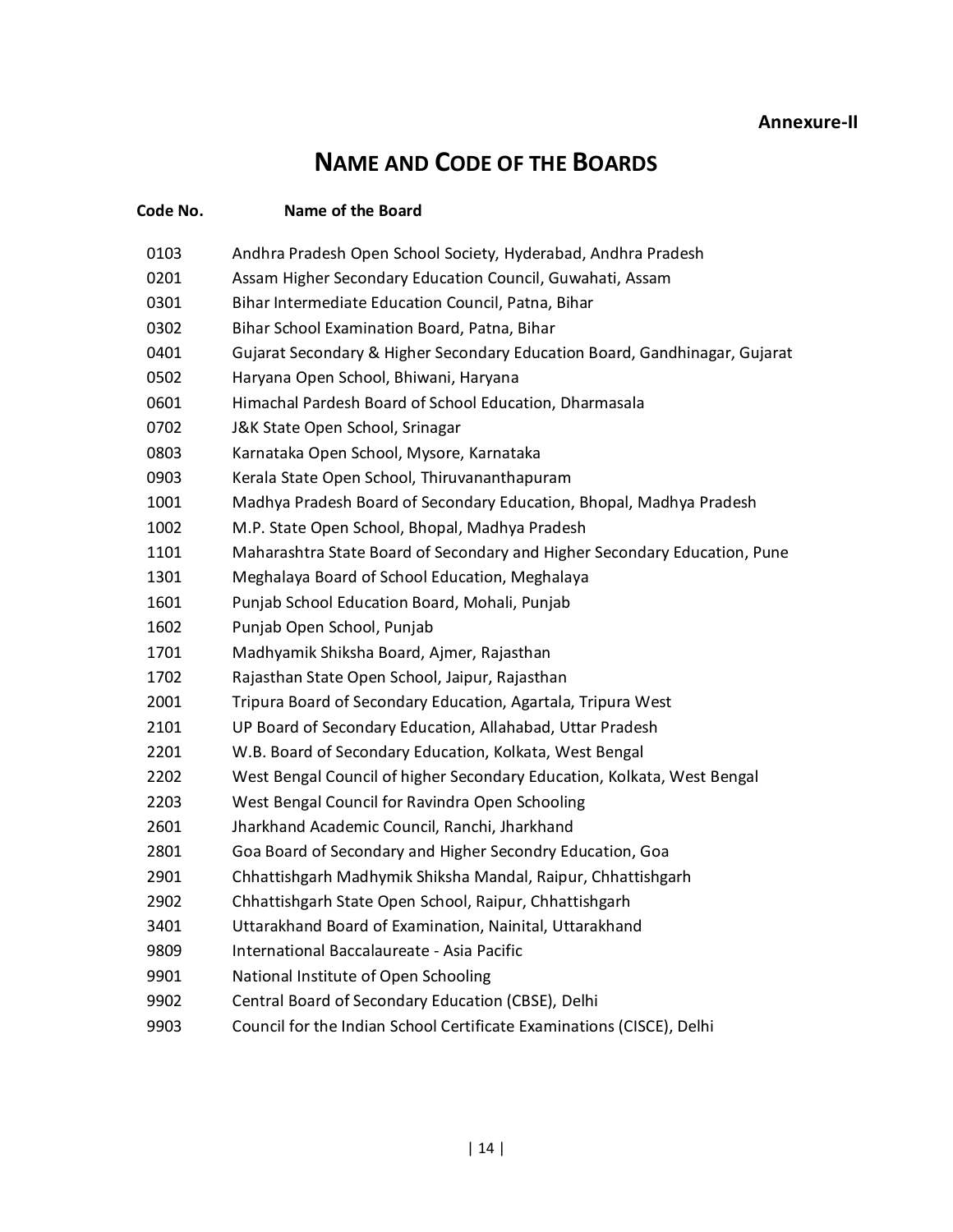**Annexure -III** 

### **CALENDAR OF ACTIVITIES FOR TOC**

#### **Stream –I (Block I & II)**

| (1)   | (2)                          | (3)                                                                   | (4)                | (5)                                                       | (6)                                                                  | (7)                                                            |
|-------|------------------------------|-----------------------------------------------------------------------|--------------------|-----------------------------------------------------------|----------------------------------------------------------------------|----------------------------------------------------------------|
| S. No | Examination                  | <b>Confirmation of</b><br><b>Admission (both</b><br>offline & Online) | <b>TOC meeting</b> | Date of<br>communication to<br>non-eligible<br>candidates | <b>Proposal to NIOS</b><br><b>Headquarter for</b><br>approval of TOC | Details to SAP,<br><b>NIOS for inclusion</b><br>in mother data |
|       | <b>April-May Examination</b> | By 15th October                                                       | By 07th November   | By 15th November                                          | By 10th December                                                     | By 30th December                                               |
| 2.    | Oct-Nov. Examination         | By 15th April                                                         | By 7th May         | By 15th May                                               | By 10th June                                                         | By 30th June                                                   |

#### **Stream –II**

| (1)   | (2)                  | (3)                                                                   | (4)                | (5)                                                       | (6)                                                                  | (7)                                                            |
|-------|----------------------|-----------------------------------------------------------------------|--------------------|-----------------------------------------------------------|----------------------------------------------------------------------|----------------------------------------------------------------|
| S. No | Examination          | <b>Confirmation of</b><br><b>Admission (both</b><br>offline & Online) | <b>TOC</b> meeting | Date of<br>communication to<br>non-eligible<br>candidates | <b>Proposal to NIOS</b><br><b>Headquarter for</b><br>approval of TOC | Details to SAP,<br><b>NIOS for inclusion</b><br>in mother data |
|       | Oct-Nov. Examination | By 20th August                                                        | By 30th August     | By 10th September                                         | 15th September                                                       | By 30th September                                              |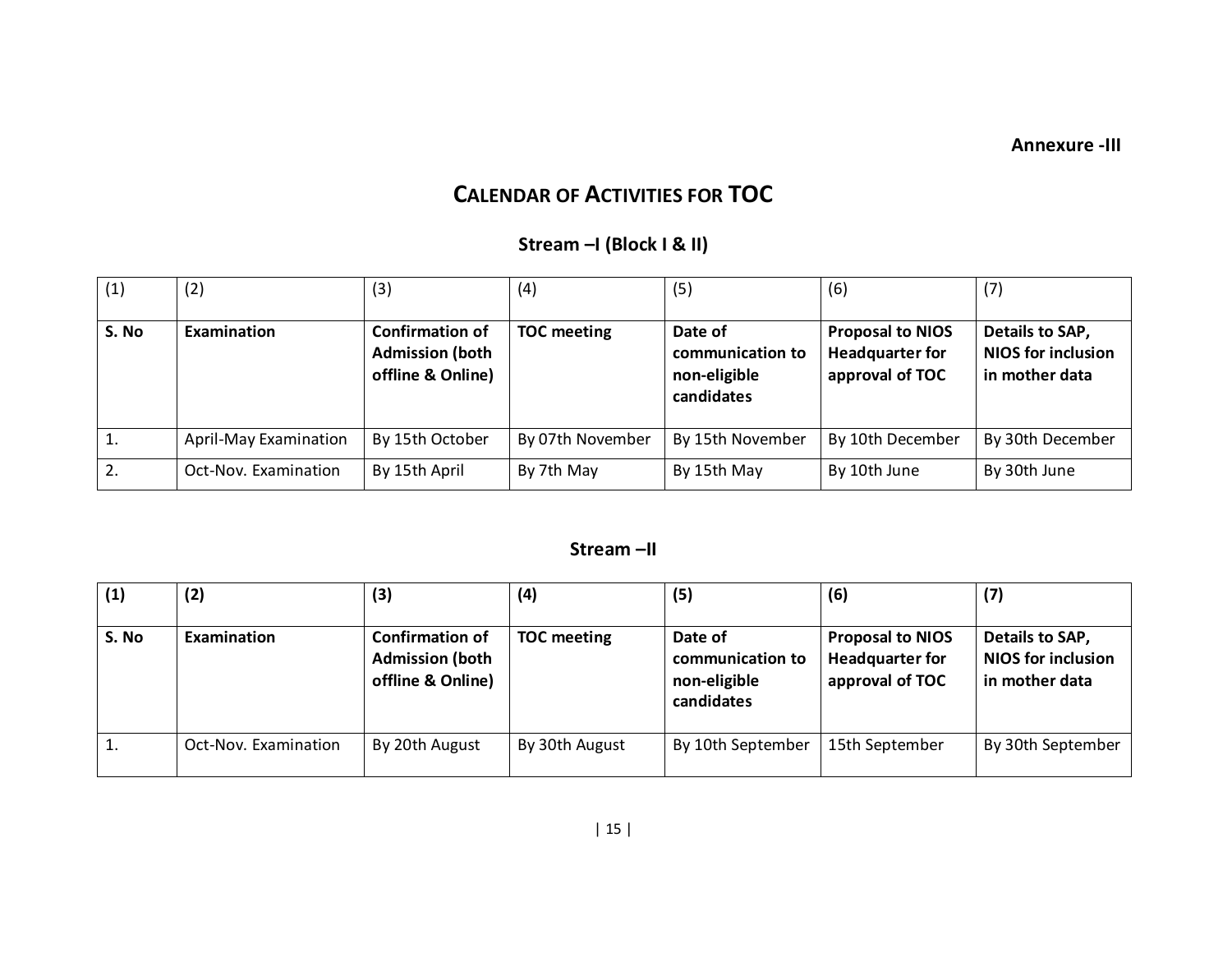### **CALENDAR OF ACTIVITIES FOR TRANSFER OF CREDIT**

#### **Stream –III & IV**

| (1)            | (2)         | (3)                                                         | (4)                                   | (5)                                                       | (6)                                                               |
|----------------|-------------|-------------------------------------------------------------|---------------------------------------|-----------------------------------------------------------|-------------------------------------------------------------------|
| S. No          | Examination | <b>Confirmation of Admission (both</b><br>offline & Online) | <b>TOC meeting</b>                    | Date of<br>communication to<br>non-eligible<br>candidates | Details to SAP,<br><b>NIOS</b> for<br>inclusion in<br>mother data |
| 1.             | January     | Within one week from receipt of form                        | Within one Month from receipt of form | By 10th January                                           | By 15th January                                                   |
| 2.             | February    | Within one week from receipt of form                        | Within one Month from receipt of form | By 10th February                                          | By 15th February                                                  |
| 3              | March       | Within one week from receipt of form                        | Within one Month from receipt of form | By 10th March                                             | By 15th March                                                     |
| 4              | June        | Within one week from receipt of form                        | Within one Month from receipt of form | By 10th June                                              | By 15th June                                                      |
| 5              | July        | Within one week from receipt of form                        | Within one Month from receipt of form | By 10th July                                              | By 15th July                                                      |
| 6              | August      | Within one week from receipt of form                        | Within one Month from receipt of form | By 10th August                                            | By 15th August                                                    |
| $\overline{7}$ | September   | Within one week from receipt of form                        | Within one Month from receipt of form | By 10th September                                         | By 15th<br>September                                              |
| 8              | December    | Within one week from receipt of form                        | Within one Month from receipt of form | By 10th December                                          | By 15th<br>December                                               |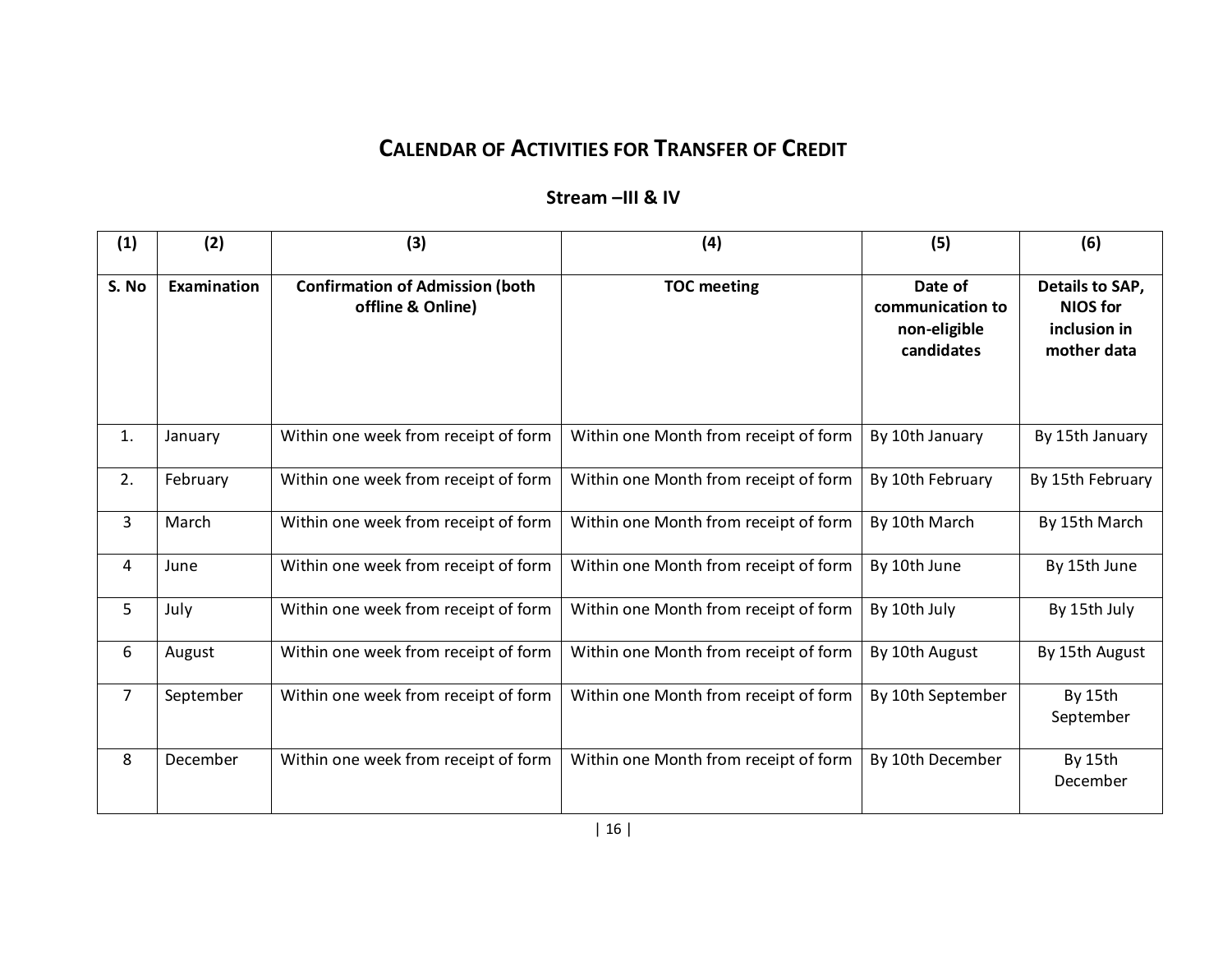#### **Annexure-IV**

#### **NATIONAL INSTITUTE OF OPEN SCHOOLING**

**List of Learners who have Applied for TOC for Admission Stream \_\_\_\_\_ Block \_\_\_\_\_ Session 20\_\_- 20\_\_\_**

| S. No. | Name and Enrolment No. | <b>Transfer of Credit Subject</b> |            |  |           |           |  |           |           |  |           |           | Name / Code<br>of the Board | <b>Previous Roll</b><br>No. | Year of Exam. |
|--------|------------------------|-----------------------------------|------------|--|-----------|-----------|--|-----------|-----------|--|-----------|-----------|-----------------------------|-----------------------------|---------------|
|        |                        | Subject-1                         |            |  | Subject-2 |           |  | Subject-3 |           |  | Subject-4 |           |                             |                             |               |
|        |                        | Th Pr                             | <b>Tot</b> |  |           | Th Pr Tot |  |           | Th Pr Tot |  |           | Th Pr Tot |                             |                             |               |
|        |                        |                                   |            |  |           |           |  |           |           |  |           |           |                             |                             |               |
|        |                        |                                   |            |  |           |           |  |           |           |  |           |           |                             |                             |               |
|        |                        |                                   |            |  |           |           |  |           |           |  |           |           |                             |                             |               |
|        |                        |                                   |            |  |           |           |  |           |           |  |           |           |                             |                             |               |
|        |                        |                                   |            |  |           |           |  |           |           |  |           |           |                             |                             |               |
|        |                        |                                   |            |  |           |           |  |           |           |  |           |           |                             |                             |               |
|        |                        |                                   |            |  |           |           |  |           |           |  |           |           |                             |                             |               |

(Regional Director) (Member from Board) (Expert Member) (Expert Member)

(Member from State Edu. Deptt.) (NIOS Headquarters' Nominee) (Convener )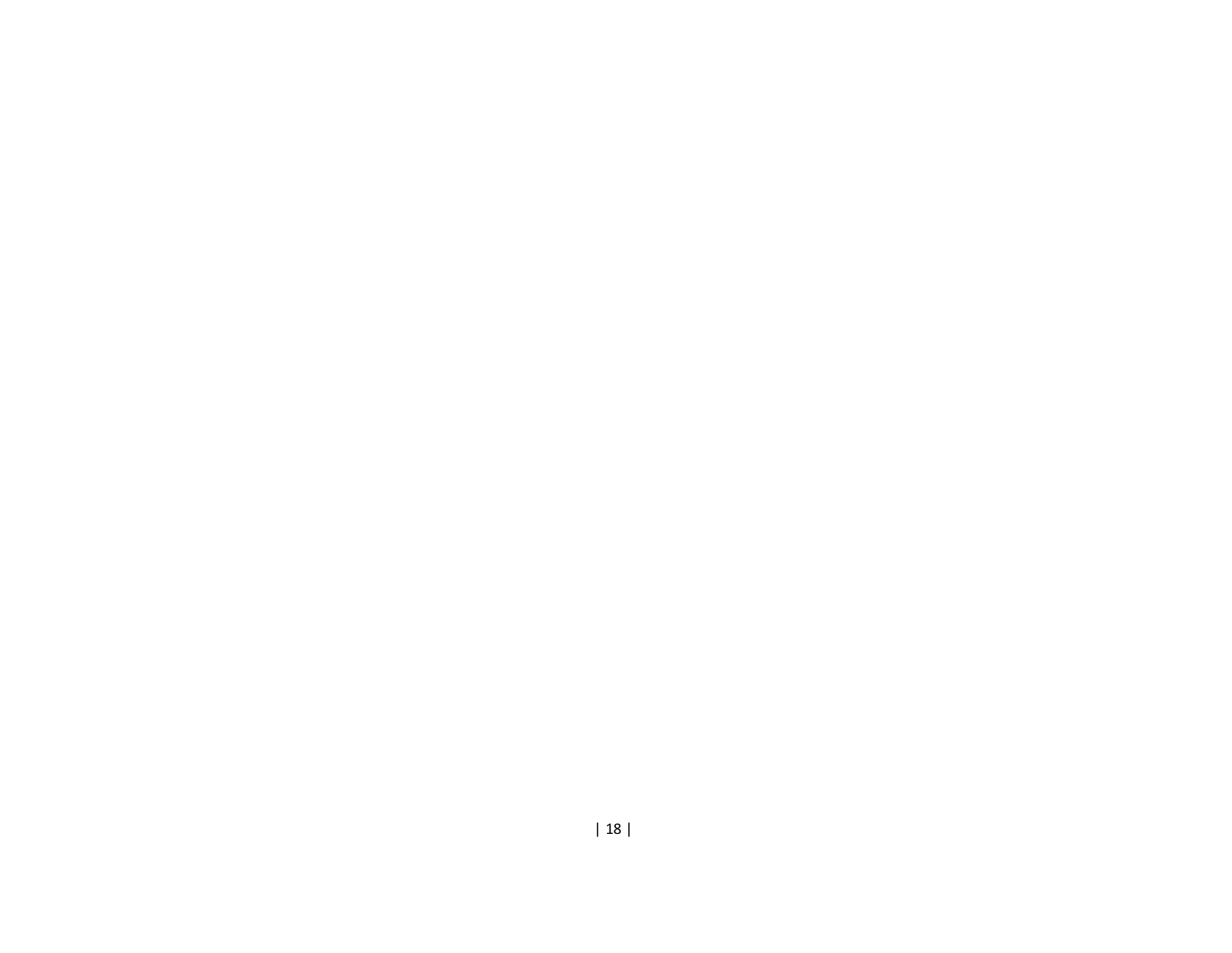**Annexure-V** 

#### **NATIONAL INSTITUTE OF OPEN SCHOOLING**

#### **List of Learners who have not applied for TOC at the time of Admission**

| S. No. | Name and Enrolment No. | <b>Transfer of Credit Subject</b> |           |    |           |        |  |           |           |           |  | Name / Code<br>of the Board | <b>Previous Roll</b><br>No. | <b>Year of Exam</b> |  |
|--------|------------------------|-----------------------------------|-----------|----|-----------|--------|--|-----------|-----------|-----------|--|-----------------------------|-----------------------------|---------------------|--|
|        |                        |                                   | Subject-1 |    | Subject-2 |        |  | Subject-3 |           | Subject-4 |  |                             |                             |                     |  |
|        |                        | Th Pr Tot                         |           | Th |           | Pr Tot |  |           | Th Pr Tot |           |  | Th Pr Tot                   |                             |                     |  |
|        |                        |                                   |           |    |           |        |  |           |           |           |  |                             |                             |                     |  |
|        |                        |                                   |           |    |           |        |  |           |           |           |  |                             |                             |                     |  |
|        |                        |                                   |           |    |           |        |  |           |           |           |  |                             |                             |                     |  |
|        |                        |                                   |           |    |           |        |  |           |           |           |  |                             |                             |                     |  |
|        |                        |                                   |           |    |           |        |  |           |           |           |  |                             |                             |                     |  |
|        |                        |                                   |           |    |           |        |  |           |           |           |  |                             |                             |                     |  |
|        |                        |                                   |           |    |           |        |  |           |           |           |  |                             |                             |                     |  |

(Regional Director) (Member from Board) (Expert Member) (Expert Member)

(Member from State Edu. Deptt.) (NIOS Headquarters' Nominee) Convener